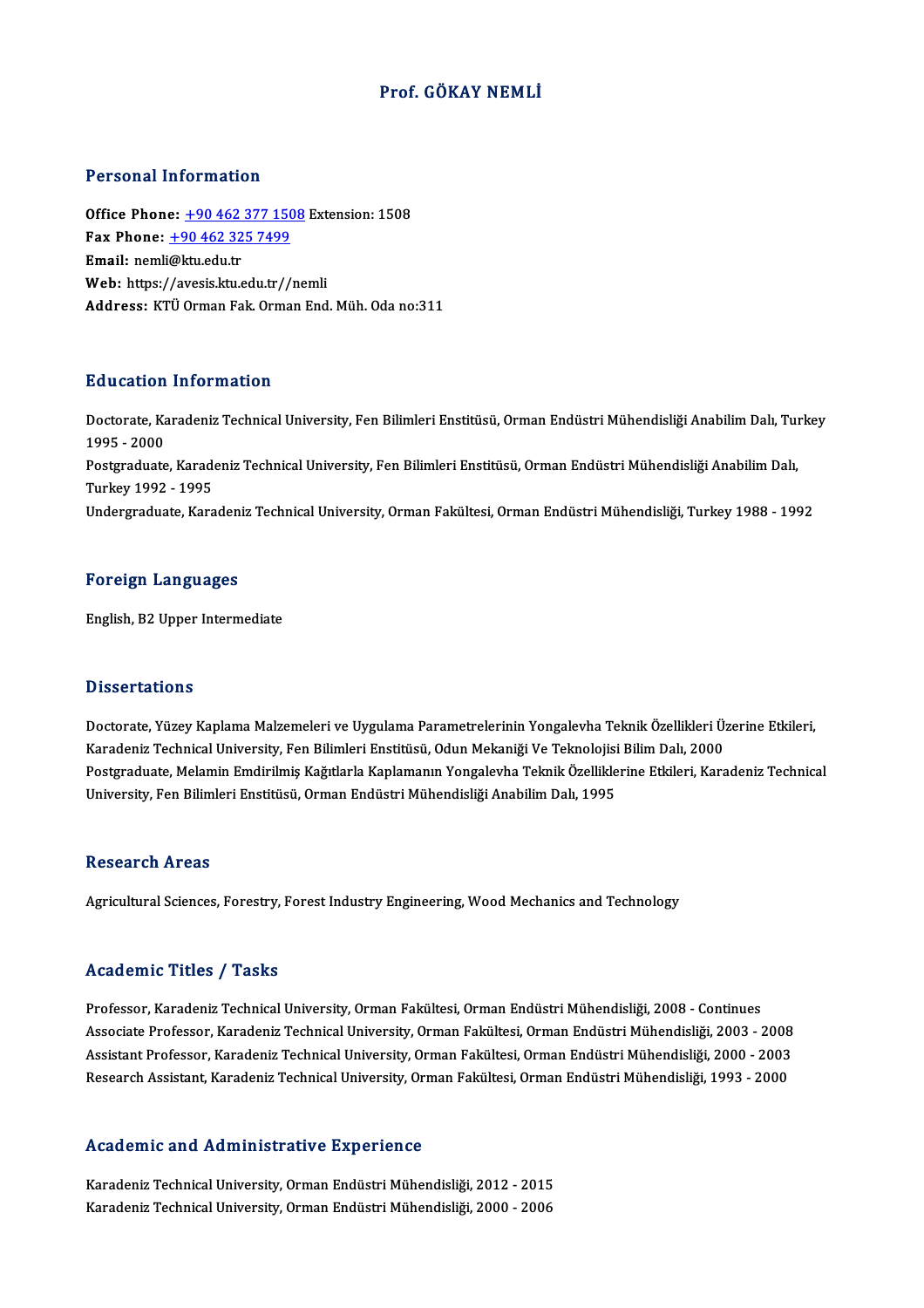#### Courses

Proje- I, Undergraduate, 2015 - 2016 Yüksek Lisans Proje, Postgraduate, 2015 - 2016 Doktora Tezi, Doctorate, 2015 - 2016 Yüksek Lisans Proje, Postgraduate, 2015 - 2016<br>Doktora Tezi, Doctorate, 2015 - 2016<br>Orman Endüstri Hugulamaları, J. Undergraduate, 2015 - 2016<br>Orman Endüstri Hugulamaları, J. Undergraduate, 2015 - 2016 Doktora Tezi, Doctorate, 2015 - 2016<br>Orman Endüstri Mühendisliğine Giriş, Undergraduate, 2015 - 2<br>Orman Endüstri Uygulamaları - I, Undergraduate, 2015 - 2016<br>Kanlama Lavbe End, İslamme Özell, Bostanaduate, 2015 - 2016 Orman Endüstri Mühendisliğine Giriş, Undergraduate, 2015 - 20<br>Orman Endüstri Uygulamaları - I, Undergraduate, 2015 - 2016<br>Kaplama Levha End. İşlenme Özell., Postgraduate, 2015 - 2016<br>Laminasyon Yöntemleri, Bestsraduate, 20 Orman Endüstri Uygulamaları - I, Undergraduate, 20<br>Kaplama Levha End. İşlenme Özell., Postgraduate, 20<br>Laminasyon Yöntemleri, Postgraduate, 2015 - 2016<br>Almilik Essel: Kaplama Malzamalari, Dostarata, 2015 Kaplama Levha End. İşlenme Özell., Postgraduate, 2015 - 20<br>Laminasyon Yöntemleri, Postgraduate, 2015 - 2016<br>Akrilik Esaslı Kaplama Malzemeleri, Doctorate, 2015 - 2016<br>Sentetik Laminat Endüstrisi, Undergraduate, 2014 - 2015 Laminasyon Yöntemleri, Postgraduate, 2015 - 2016<br>Akrilik Esaslı Kaplama Malzemeleri, Doctorate, 2015 - 2016<br>Sentetik Laminat Endüstrisi, Undergraduate, 2014 - 2015 Polyester Esaslı Kaplama Malzemeleri, Doctorate, 2014 - 2015 Yongalevhada Kalite İyileştirici Yöntemler, Doctorate, 2014 - 2015 Polyester Esaslı Kaplama Malzemeleri, İ<br>Yongalevhada Kalite İyileştirici Yöntem<br>Proje - II, Undergraduate, 2014 - 2015<br>Dekenatif Yüzev Kaplama Malz, Üret, So Dekoratif Yüzey Kaplama Malz. Üret. Son Tekn., Doctorate, 2014 - 2015<br>Doktora Proje, Doctorate, 2014 - 2015 Proje - II, Undergraduate, 2014 - 2015<br>Dekoratif Yüzey Kaplama Malz. Üret. So<br>Doktora Proje, Doctorate, 2014 - 2015<br>Yongalayhanın Talmalajik Özalliklerini I Dekoratif Yüzey Kaplama Malz. Üret. Son Tekn., Doctorate, 2014 - 2015<br>Doktora Proje, Doctorate, 2014 - 2015<br>Yongalevhanın Teknolojik Özelliklerini Etk. Fakt., Postgraduate, 2014 - 2015<br>Laminat üretiminde Karsılasılan Brehl Doktora Proje, Doctorate, 2014 - 2015<br>Yongalevhanın Teknolojik Özelliklerini Etk. Fakt., Postgraduate, 2014<br>Laminat üretiminde Karşılaşılan Problemler, Doctorate, 2014 - 2015<br>Melamin Kanlama Üretim Teknikleri, Doctorate, 2 Yongalevhanın Teknolojik Özelliklerini Etk. Fakt., Postgraduat<br>Laminat üretiminde Karşılaşılan Problemler, Doctorate, 2014<br>Melamin Kaplama Üretim Teknikleri, Doctorate, 2013 - 2014<br>Laminat Kalitesini İvilestirisi Yöntemler Laminat üretiminde Karşılaşılan Problemler, Doctorate, 2014 - 2<br>Melamin Kaplama Üretim Teknikleri, Doctorate, 2013 - 2014<br>Laminat Kalitesini İyileştirici Yöntemler, Doctorate, 2013 - 2014<br>Lavha Endüstrisinde Kapar Sakillan Melamin Kaplama Üretim Teknikleri, Doctorate, 2013 - 2014<br>Laminat Kalitesini İyileştirici Yöntemler, Doctorate, 2013 - 2014<br>Levha Endüstrisinde Kenar Şekillendirme, Postgraduate, 2013 - 2014<br>Vilik Bitkilerin Levha End. Kul Laminat Kalitesini İyileştirici Yöntemler, Doctorate, 2013<br>Levha Endüstrisinde Kenar Şekillendirme, Postgraduate,<br>Yıllık Bitkilerin Levha End. Kull., Doctorate, 2013 - 2014 Yıllık Bitkilerin Levha End. Kull., Doctorate, 2013 - 2014<br>Advising Theses

Advising Theses<br>NEMLİ G., Hammadde Yetişme Ortamı, Şekli ve Arazi yapısı ile Yaşının Yongalevhanın Kalite Özellikleri Üzerine Etkileri,<br>Destarata MRAHAROČLU(Student), 2016 rra vierny<br>1989 – NEMLI G., Hammadde Yetişme Ortamı, Şekli<br>Doctorate, M.BAHAROĞLU(Student), 2016<br>NEMLI G. On iki Disli Kabuk Bössği (İns.set NEMLİ G., Hammadde Yetişme Ortamı, Şekli ve Arazi yapısı ile Yaşının Yongalevhanın Kalite Özellikleri Üzerine Etki<br>Doctorate, M.BAHAROĞLU(Student), 2016<br>NEMLİ G., On iki Dişli Kabuk Böceği (Ips sexdentatus boerner) ve Kav

Doctorate, M.BAHAROĞLU(Student), 2016<br>NEMLİ G., On iki Dişli Kabuk Böceği (Ips sexdentatus boerner) ve Kav Mantarı (Fomes i<br>Yongalevhanın Kalite Özellikleri Üzerine Etkileri, Postgraduate, E.AYAN(Student), 2015<br>NEMLİ G. Ko NEMLİ G., On iki Dişli Kabuk Böceği (Ips sexdentatus boerner) ve Kav Mantarı (Fomes fomentarius) Tahribatının<br>Yongalevhanın Kalite Özellikleri Üzerine Etkileri, Postgraduate, E.AYAN(Student), 2015<br>NEMLİ G., Kokar ağaç (aıl

Yongalevhanın Kalite Özellikleri Üzerine Etkiler<br>NEMLİ G., Kokar ağaç (aılanthus altıssıma (MIL<br>imkânları, Doctorate, S.Bardak(Student), 2014<br>NEMLİ G. Ayruna Malari ağacının farklı göyde i NEMLİ G., Kokar ağaç (aılanthus altıssıma (MILL.) swıngle) odununun yongalevha endüstrisinde değerlendiri<br>imkânları, Doctorate, S.Bardak(Student), 2014<br>NEMLİ G., Avrupa Melezi ağacının farklı gövde yüksekliklerinin yongale

imkânları, Doctorate, S.Bardak(Student)<br>NEMLİ G., Avrupa Melezi ağacının farklı<br>Postgraduate, S.Muhçu(Student), 2013<br>NEMLİ C. Sortlestinisi Türü, Üre Kullanı NEMLİ G., Avrupa Melezi ağacının farklı gövde yüksekliklerinin yongalevhanın kalşte özellikleri üzerine etkisi,<br>Postgraduate, S.Muhçu(Student), 2013<br>NEMLİ G., Sertleştirici Türü, Üre Kullanımı ve Depolama Süresinin Yongale

Postgraduate, S.Muhçu(Student), 2013<br>NEMLİ G., Sertleştirici Türü, Üre Kulla<br>Postgraduate, İ.Atar(Student), 2012<br>NEMLİ C. Xonga Kunutma Staaklığını NEMLİ G., Sertleştirici Türü, Üre Kullanımı ve Depolama Süresinin Yongalevhanın Kalite Özellikleri Üzerine Etkil<br>Postgraduate, İ.Atar(Student), 2012<br>NEMLİ G., Yonga Kurutma Sıcaklığının Yongalevhanın Bazı Teknolojik Özelli

Postgraduate, İ.Atar(Student), 2012<br>NEMLİ G., Yonga Kurutma Sıcaklığının Yongalevhanın Bazı Teknolojik Özellikleri Üzerine Etkileri, Postgraduate,<br>B.Sarı(Student), 2011 NEMLİ G., Yonga Kurutma Sıcaklığının Yongalevhanın Bazı Teknolojik Özellikleri Üzerine Etkileri, Postgraduate,<br>B.Sarı(Student), 2011<br>NEMLİ G., Ağaç Türü, Parafin Kullanım Miktarı ve Uygulama Şeklinin Yongalevhanın Fiziksel

B.Sarı(Student), 2011<br>NEMLİ G., Ağaç Türü, Parafin Kullanım Miktarı ve Uygulama !<br>Üzerine Etkileri, Postgraduate, M.Baharoğlu(Student), 2010<br>NEMLİ G. Sısak Pres Divegramı ve Zimpara Teru Kullanımın NEMLİ G., Ağaç Türü, Parafin Kullanım Miktarı ve Uygulama Şeklinin Yongalevhanın Fiziksel ve Mekanik Özellikleri<br>Üzerine Etkileri, Postgraduate, M.Baharoğlu(Student), 2010<br>NEMLİ G., Sıcak Pres Diyagramı ve Zımpara Tozu Kul

Üzerine Etkileri, Postgraduate, M.Baharc<br>NEMLİ G., Sıcak Pres Diyagramı ve Zımp<br>Postgraduate, S.Bardak(Student), 2009<br>NEMLİ G., Özgül Ağırlık Prefili ile Yengel NEMLİ G., Sıcak Pres Diyagramı ve Zımpara Tozu Kullanımının Yongalevhanın Bazı Teknolojik Özellikleri Üzerine Etkisi,<br>Postgraduate, S.Bardak(Student), 2009<br>NEMLİ G., Özgül Ağırlık Profili ile Yongalevhanın Bazı Teknolojik

Postgraduate, S.Bardak(St<br>NEMLİ G., Özgül Ağırlık Pro<br>S.Demirel(Student), 2006<br>NEMLİ C., Barı Üratim Fala NEMLİ G., Özgül Ağırlık Profili ile Yongalevhanın Bazı Teknolojik Özellikleri Arasındaki İlişkiler, Postgraduate,<br>S.Demirel(Student), 2006<br>NEMLİ G., Bazı Üretim Faktörlerinin Yongalevhanın Teknolojik Özellikleri ve Formald

S.Demirel(Student), 2006<br>NEMLİ G., Bazı Üretim Faktörlerinin Yo<br>Postgraduate, İ.Öztürk(Student), 2005<br>NEMLİ G. Sabil Camı İbralarinin Yonga NEMLİ G., Bazı Üretim Faktörlerinin Yongalevhanın Teknolojik Özellikleri ve Formaldehit Emisyonu Üzerin<br>Postgraduate, İ.Öztürk(Student), 2005<br>NEMLİ G., Sahil Çamı İbrelerinin Yongalevha Endüstrisinde Değerlendirilebilmesi

Postgraduate, İ.Öztürk(Student), 2005<br>NEMLİ G., Sahil Çamı İbrelerinin Yongalevha Endüstrisinde Değerlendirilebilmesi İmkanları, Postgraduate,<br>A.Aydın(Student), 2005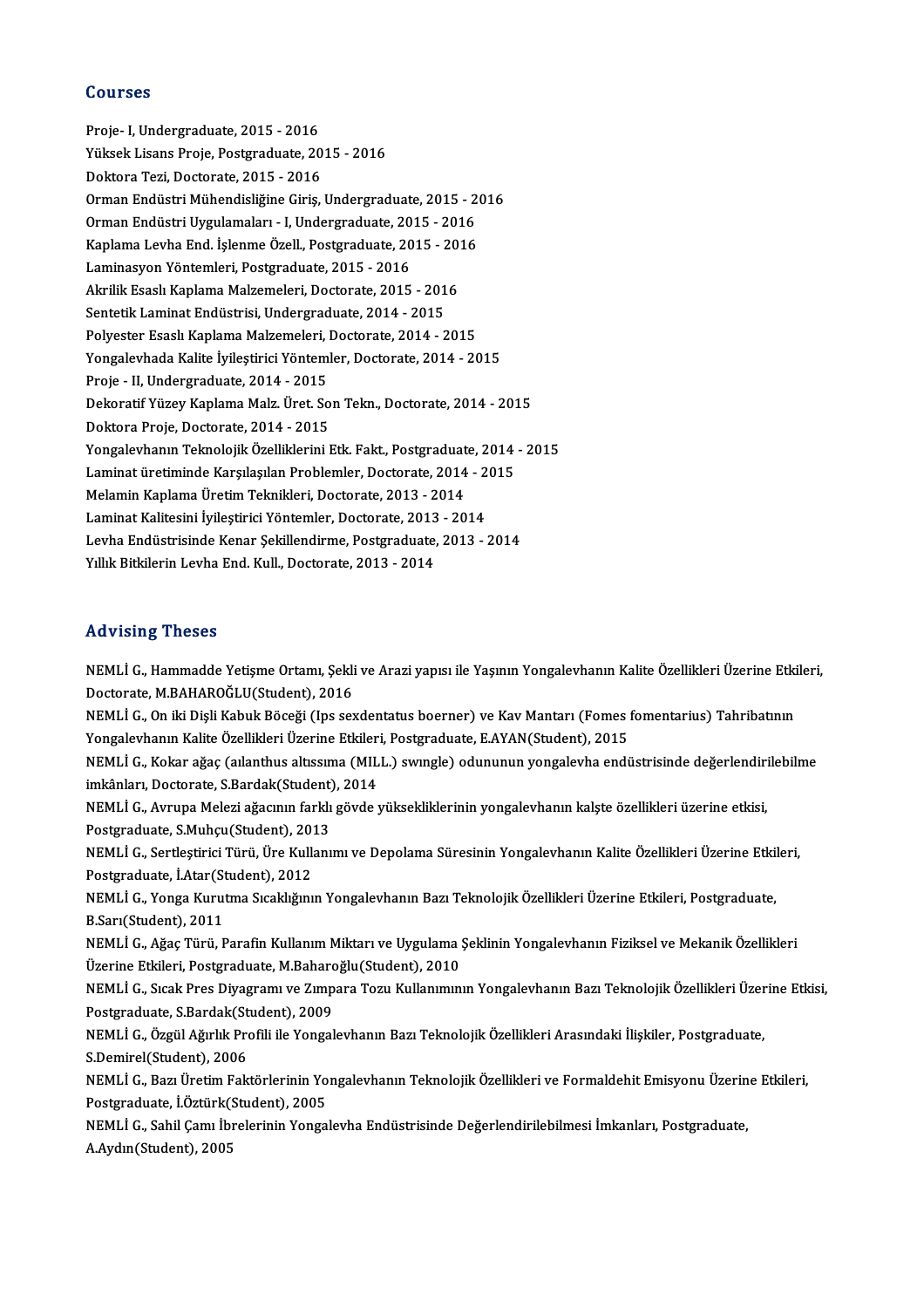### **Jury Memberships**

Appointment Academic Staff, Yardımcı Doçentlik Atama, Sinop Üniversitesi, August, 2015 Associate Professor Exam, Doçentlik Atama ve Yükseltme, İstanbul Üniversitesi, April, 2015 Appointment Academic Staff, Yardımcı Doçentlik Atama, Sinop Üniversitesi, August, 2015<br>Associate Professor Exam, Doçentlik Atama ve Yükseltme, İstanbul Üniversitesi, April, 2015<br>Associate Professor Exam, Doçentlik Atama ve Associate Professor Exam, Doçentlik Atama ve Yükseltme, İstanbul Üniversitesi, April, 2015<br>Associate Professor Exam, Doçentlik Atama ve Yükseltme, Kahramanmaraş Sütçü İmam Üniversites<br>Associate Professor Exam, Doçentlik At Associate Professor Exam, Doçentlik Atama ve Yükseltme, Kahramanmaraş Sütçü İmam Üniversitesi, April, 2014<br>Associate Professor Exam, Doçentlik Atama ve Yükseltme, Dumlupınar Üniversitesi, January, 2014<br>Associate Professor Associate Professor Exam, Doçentliğe Atanma ve Yükseltme, İstanbul Üniversitesi Orman fakültesi, January, 2014<br>Articles Published in Journals That Entered SCI, SSCI and AHCI Indexes

Tuicles Published in Journals That Entered SCI, SSCI and AHCI Indexes<br>I. THE QUALITY COMPARISON OF PARTICLEBOARDS PRODUCED FROM HEARTWOOD AND SAPWOOD OF THE QUALITY COMP<br>EUROPEAN LARCH<br>EUROPEAN LARCH THE QUALITY COMPARISON O<br>EUROPEAN LARCH<br>BARDAK S., NEMLÌ G., BARDAK T.<br>MADEPAS CIENCIA V TECNOLOCI

EUROPEAN LARCH<br>BARDAK S., NEMLI G., BARDAK T.<br>MADERAS-CIENCIA Y TECNOLOGIA, vol.21, no.4, pp.511-520, 2019 (Journal Indexed in SCI)<br>Petential Use of Taxtile Dust in the Middle Laver of Three lavered Bartislebeards BARDAK S., NEMLI G., BARDAK T.<br>MADERAS-CIENCIA Y TECNOLOGIA, vol.21, no.4, pp.511-520, 2019 (Journal Indexed in SCI)<br>II. Potential Use of Textile Dust in the Middle Layer of Three-layered Particleboards as an Eco-frien

MADERAS<br>Potential<br>Solution<br>NEMLİ C Potential Use of Textile Dust in the Middle Layer<br>Solution<br>NEMLİ G., ODABAŞ SERİN Z., ÖZDEMİR F., AYRILMIŞ N.<br>PIOPESOUPCES. vol.14. po.1. pp.120.127.2019 (Journe Solution<br>NEMLİ G., ODABAŞ SERİN Z., ÖZDEMİR F., AYRILMIŞ N.<br>BIORESOURCES, vol.14, no.1, pp.120-127, 2019 (Journal Indexed in SCI)

- III. INFLUENCE OF RESIDUE TYPE ON QUALITY PROPERTIES OF PARTICLEBOARD MANUFACTURED BIORESOURCES, vol.14, no.1, pp.120-127, 2019 (Journal Indexed in SCI)<br>INFLUENCE OF RESIDUE TYPE ON QUALITY PROPERTIES OF PARTICLEBOARD MANI<br>FROM FAST-GROWN TREE OF HEAVEN (AILANTHUS ALTISSIMA (MILL.) SWINGLE)<br>BARDAKS, NEML BARDAK S., NEMLİ G., TİRYAKİ S.<br>DREWNO, vol.62, no.204, pp.187-196, 2019 (Journal Indexed in SCI) FROM FAST-GROWN TREE OF HEAVEN (AILANTHUS ALTISSII<br>BARDAK S., NEMLI G., TIRYAKI S.<br>DREWNO, vol.62, no.204, pp.187-196, 2019 (Journal Indexed in SCI)<br>Hilligation notantial of wasta wood subjected to insect and fr BARDAK S., NEMLI G., TIRYAKI S.<br>DREWNO, vol.62, no.204, pp.187-196, 2019 (Journal Indexed in SCI)<br>IV. Utilization potential of waste wood subjected to insect and fungi degradation for particleboard<br>manufacturing
- DREWNO, vol.62,<br>Utilization pote<br>manufacturing<br>NEML<sup>i</sup>.C. Avon E Utilization potential of waste wo<br>manufacturing<br>NEMLİ G., Ayan E., AY N., TİRYAKİ S.<br>EUROPEAN JOUPNAL OE WOOD ANI manufacturing<br>NEMLİ G., Ayan E., AY N., TİRYAKİ S.<br>EUROPEAN JOURNAL OF WOOD AND WOOD PRODUCTS, vol.76, no.2, pp.759-766, 2018 (Journal Indexed in SCI)<br>Htiligation Petential of Waste Wood Subjected to Insect and Eungi Despe

NEMLİ G., Ayan E., AY N., TİRYAKİ S.<br>EUROPEAN JOURNAL OF WOOD AND WOOD PRODUCTS, vol.76, no.2, pp.759-766, 2018 (Journal Indexed in SC<br>V. Utilization Potential of Waste Wood Subjected to Insect and Fungi Degradation for Pa EUROPEAN JOUR<br>Utilization Pote<br>Manufacturing<br>NEMLI.C. AVAN Utilization Potential of Waste We<br>Manufacturing<br>NEMLİ G., AYAN E., Ay N., TİRYAKİ S.<br>FUROPEAN JOUPNAL OE WOOD AND

Manufacturing<br>NEMLİ G., AYAN E., Ay N., TİRYAKİ S.<br>EUROPEAN JOURNAL OF WOOD AND WOOD PRODUCTS, vol.76, no.2, pp.759-766, 2018 (Journal Indexed in SCI<br>Expanded) NEMLI G., A<br>EUROPEAN<br>Expanded)<br>THE INELL EUROPEAN JOURNAL OF WOOD AND WOOD PRODUCTS, vol.76, no.2, pp.759-766, 2018 (Journal Indexed in SCI<br>Expanded)<br>VI. THE INFLUENCE OF RAW MATERIAL GROWTH REGION, ANATOMICAL STRUCTURE AND CHEMICAL<br>COMPOSITION OF WOOD ON THE QUA

Expanded)<br>THE INFLUENCE OF RAW MATERIAL GROWTH REGION, ANATOMICAL STRUCTI<br>COMPOSITION OF WOOD ON THE QUALITY PROPERTIES OF PARTICLEBOARDS<br>Pardek S. NEMLİ.C. TİRYAKİ.S THE INFLUENCE OF RAW M.<br>COMPOSITION OF WOOD ON<br>Bardak S., NEMLİ G., TİRYAKİ S.<br>MADERAS CIENCIA V TECNOLO COMPOSITION OF WOOD ON THE QUALITY PROPERTIES OF PARTICLEBOARDS<br>Bardak S., NEMLI G., TIRYAKI S.<br>MADERAS-CIENCIA Y TECNOLOGIA, vol.19, no.3, pp.363-372, 2017 (Journal Indexed in SCI)<br>Investigation and neuvel network prodict

Bardak S., NEMLI G., TIRYAKI S.<br>MADERAS-CIENCIA Y TECNOLOGIA, vol.19, no.3, pp.363-372, 2017 (Journal Indexed in SCI)<br>VII. Investigation and neural network prediction of wood bonding quality based on pressing conditions<br>Ba MADERAS-CIENCIA Y TECNOLOGIA, vol.19<br>Investigation and neural network pre<br>Bardak S., TİRYAKİ S., NEMLİ G., AYDIN A.

International Journal of Adhesion and Adhesives, vol.68, pp.115-123, 2016 (Journal Indexed in SCI)

VIII. ANALYSIS OF VOLUMETRIC SWELLING AND SHRINKAGE OF HEAT TREATED WOODS: EXPERIMENTAL International Journal of Adhesion and Adhesives, vol.68, pp.115-123,<br>ANALYSIS OF VOLUMETRIC SWELLING AND SHRINKAGE OF I<br>AND ARTIFICIAL NEURAL NETWORK MODELING APPROACH<br>T<sup>invaki</sup> S. BAPDAK S. AVDINA, NEML<sup>I</sup>.C ANALYSIS OF VOLUMETRIC SWELLING<br>AND ARTIFICIAL NEURAL NETWORK N<br>TİRYAKİ S., BARDAK S., AYDIN A., NEMLİ G.<br>MADERAS CIENCIA V.TECNOLOCIA YOL18 AND ARTIFICIAL NEURAL NETWORK MODELING APPROACH<br>TİRYAKİ S., BARDAK S., AYDIN A., NEMLİ G.<br>MADERAS-CIENCIA Y TECNOLOGIA, vol.18, no.3, pp.477-492, 2016 (Journal Indexed in SCI)<br>Long term water absorption behavior of thermon

### TİRYAKİ S., BARDAK S., AYDIN A., NEMLİ G.<br>MADERAS-CIENCIA Y TECNOLOGIA, vol.18, no.3, pp.477-492, 2016 (Journal Indexed in SCI)<br>IX. Long-term water absorption behavior of thermoplastic composites produced with thermall MADE<br>Long-t<br>wood<br>Hossei Long-term water absorption behavior of thermoplastic com<br>Wood<br>Hosseinihashemi S.K. , Arwinfar F., Najafi A., NEMLİ G., Ayrilmis N.<br>MEASUREMENT vol 96 nn 202 209 2016 (Journal Indoved in SCE

wood<br>Hosseinihashemi S. K. , Arwinfar F., Najafi A., NEMLİ G., Ayrilmis N.<br>MEASUREMENT, vol.86, pp.202-208, 2016 (Journal Indexed in SCI)

Hosseinihashemi S. K. , Arwinfar F., Najafi A., NEMLİ G., Ayrilmis N.<br>MEASUREMENT, vol.86, pp.202-208, 2016 (Journal Indexed in SCI)<br>X. Effect of log position in European Larch (Larix decidua Mill.) tree on the technologic MEASUREMENT<br>Effect of log p<br>particleboard<br>MURCUS NEMI Effect of log position in European Larch (Larix decidua Mill.) tree of<br>particleboard<br>MUHCU S., NEMLİ G., Ayrilmis N., Bardak S., BAHAROGLU M., Sari B., Gercek Z.<br>SCANDINAVIAN JOURNAL OF FOREST RESEARCH .vol 30 no.4 nn 357

particleboard<br>MUHCU S., NEMLİ G., Ayrilmis N., Bardak S., BAHAROGLU M., Sari B., Gercek Z.<br>SCANDINAVIAN JOURNAL OF FOREST RESEARCH, vol.30, no.4, pp.357-362, 2015 (Journal Indexed in SCI)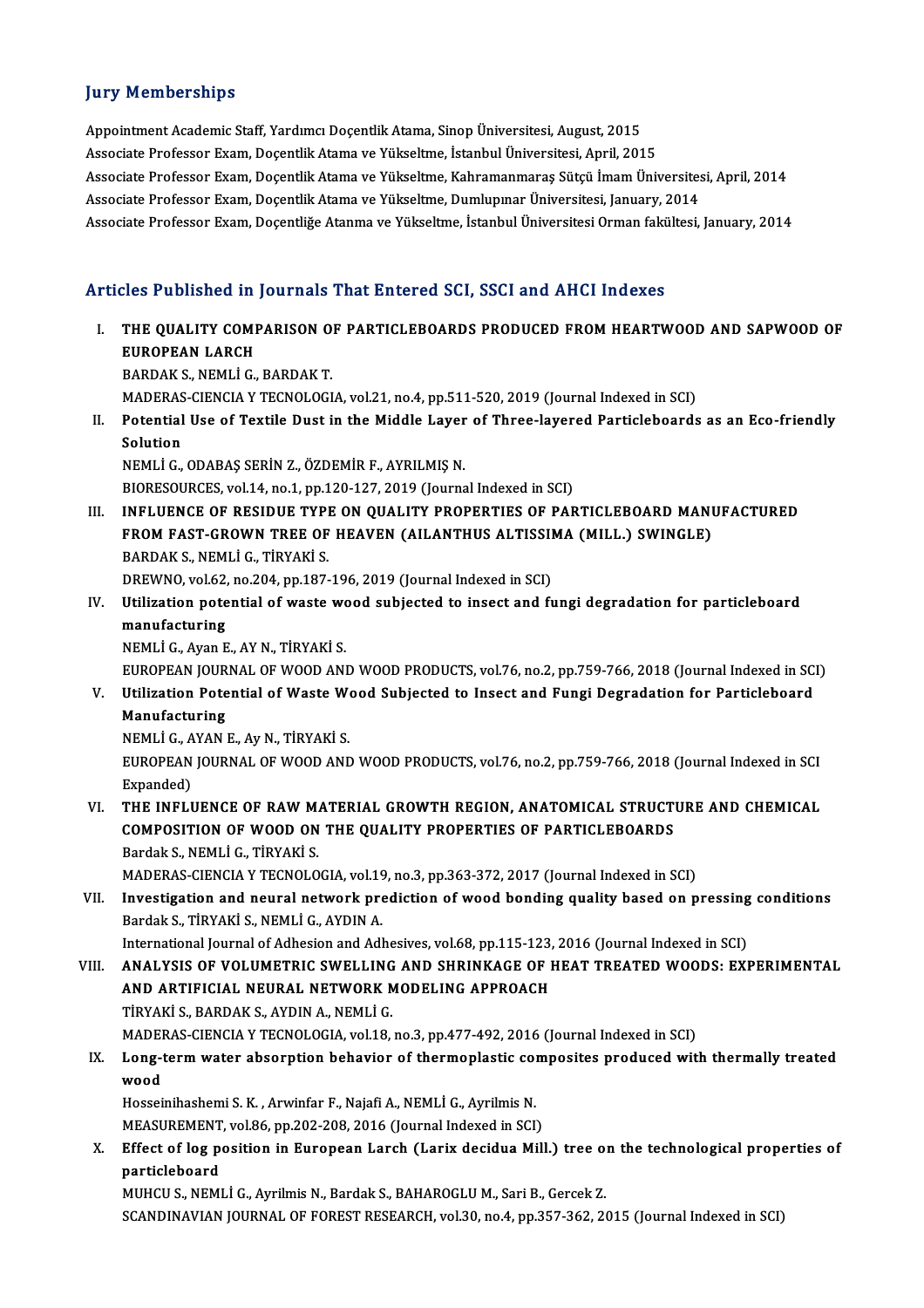| XI.    | Effects of hardener type, urea usage and conditioning period on the quality properties of<br>particleboard                                                                                    |
|--------|-----------------------------------------------------------------------------------------------------------------------------------------------------------------------------------------------|
|        | ATAR I., NEMLİ G., Ayrilmis N., BAHAROGLU M., Sari B., Bardak S.                                                                                                                              |
|        | MATERIALS & DESIGN, vol.56, pp.91-96, 2014 (Journal Indexed in SCI)                                                                                                                           |
| XII.   | Effect of paraffin application technique on the physical and mechanical properties of particleboard                                                                                           |
|        | Baharoglu M., NEMLİ G., Sari B., Ayrilmis N., Bardak S., Zekovic E.                                                                                                                           |
|        | SCIENCE AND ENGINEERING OF COMPOSITE MATERIALS, vol.21, no.2, pp.191-195, 2014 (Journal Indexed in SCI)                                                                                       |
| XIII.  | Effects of anatomical and chemical properties of wood on the quality of particleboard                                                                                                         |
|        | BAHAROGLU M., NEMLİ G., Sari B., Birturk T., Bardak S.                                                                                                                                        |
| XIV.   | COMPOSITES PART B-ENGINEERING, vol.52, pp.282-285, 2013 (Journal Indexed in SCI)<br>The role of solid content of adhesive and panel density on the dimensional stability and mechanical       |
|        | properties of particleboard                                                                                                                                                                   |
|        | Sari B., NEMLİ G., BAHAROGLU M., Bardak S., ZEKOVIC E.                                                                                                                                        |
|        | JOURNAL OF COMPOSITE MATERIALS, vol.47, no.10, pp.1247-1255, 2013 (Journal Indexed in SCI)                                                                                                    |
| XV.    | The Influences of Drying Temperature of Wood Particles on the Quality Properties of Particleboard                                                                                             |
|        | Composite                                                                                                                                                                                     |
|        | Sari B., NEMLI G., Ayrilmis N., BAHAROGLU M., Bardak S.                                                                                                                                       |
|        | DRYING TECHNOLOGY, vol.31, no.1, pp.17-23, 2013 (Journal Indexed in SCI)                                                                                                                      |
| XVI.   | The influence of moisture content of raw material on the physical and mechanical properties,                                                                                                  |
|        | surface roughness, wettability, and formaldehyde emission of particleboard composite                                                                                                          |
|        | Baharoglu M., NEMLİ G., Sari B., Bardak S., Ayrilmis N.                                                                                                                                       |
|        | COMPOSITES PART B-ENGINEERING, vol.43, no.5, pp.2448-2451, 2012 (Journal Indexed in SCI)                                                                                                      |
| XVII.  | The effect of decor paper properties and adhesive type on some properties of particleboard<br>Bardak S., Sari B., NEMLİ G., KIRCI H., Baharoglu M.                                            |
|        | INTERNATIONAL JOURNAL OF ADHESION AND ADHESIVES, vol.31, no.6, pp.412-415, 2011 (Journal Indexed in                                                                                           |
|        | SCI)                                                                                                                                                                                          |
| XVIII. | Effects of Density Profile and Hot Press Diagram on the Some Technological Properties of                                                                                                      |
|        | <b>Particleboard Composite</b>                                                                                                                                                                |
|        | Bardak S., NEMLI G., Sari B., Baharoglu M., Zekovic E.                                                                                                                                        |
|        | HIGH TEMPERATURE MATERIALS AND PROCESSES, vol.30, pp.31-37, 2011 (Journal Indexed in SCI)                                                                                                     |
| XIX.   | Utilization Potential of Waste from Window Joints for Particleboard                                                                                                                           |
|        | COLAK S., NEMLI G., DEMIRKIR C., AYDIN İ., DEMIREL S.                                                                                                                                         |
| XX.    | JOURNAL OF COMPOSITE MATERIALS, vol.45, no.1, pp.29-37, 2011 (Journal Indexed in SCI)<br>Effects of acidity of the particles and amount of hardener on the physical and mechanical properties |
|        | of particleboard composite bonded with urea formaldehyde                                                                                                                                      |
|        | AKYÜZ K. C., NEMLİ G., BAHAROGLU M., Zekovic E.                                                                                                                                               |
|        | INTERNATIONAL JOURNAL OF ADHESION AND ADHESIVES, vol.30, no.3, pp.166-169, 2010 (Journal Indexed in                                                                                           |
|        | SCI)                                                                                                                                                                                          |
| XXI.   | Effects of acidity of the particles and amount of hardener on the physical and mechanical properties                                                                                          |
|        | of particleboard composite bonded with urea formaldehyde                                                                                                                                      |
|        | AKYÜZ K. C., NEMLİ G., BAHAROĞLU M., ZEKOVİÇ E.                                                                                                                                               |
|        | INTERNATIONAL JOURNAL OF ADHESION AND ADHESIVES, vol.30, pp.166-169, 2010 (Journal Indexed in SCI)                                                                                            |
| XXII.  | Effects of Formaldehyde/Urea Mole Ratio, Panel Density, Shelling Ratio, and Waste Screen Dust on                                                                                              |
|        | the Physical and Mechanical Properties, and Formaldehyde Emission of Particleboard Composite                                                                                                  |
|        | Sari B., NEMLİ G., BARDAK S., BAHAROGLU M., Zekovic E.<br>HIGH TEMPERATURE MATERIALS AND PROCESSES, vol.29, no.4, pp.287-294, 2010 (Journal Indexed in SCI)                                   |
| XXIII. | Manufacture and Properties of Particleboard Composite From Waste Sanding Dusts                                                                                                                |
|        | Bardak S., NEMLİ G., Sari B., Baharoglu M., Zekovic E.                                                                                                                                        |
|        | HIGH TEMPERATURE MATERIALS AND PROCESSES, vol.29, no.3, pp.159-168, 2010 (Journal Indexed in SCI)                                                                                             |
| XXIV.  | Manufacture and properties of particleboard composite from waste sanding dusts                                                                                                                |
|        | BARDAK S., NEMLİ G., SARI B., BAHAROĞLU M., Zekovic E.                                                                                                                                        |
|        |                                                                                                                                                                                               |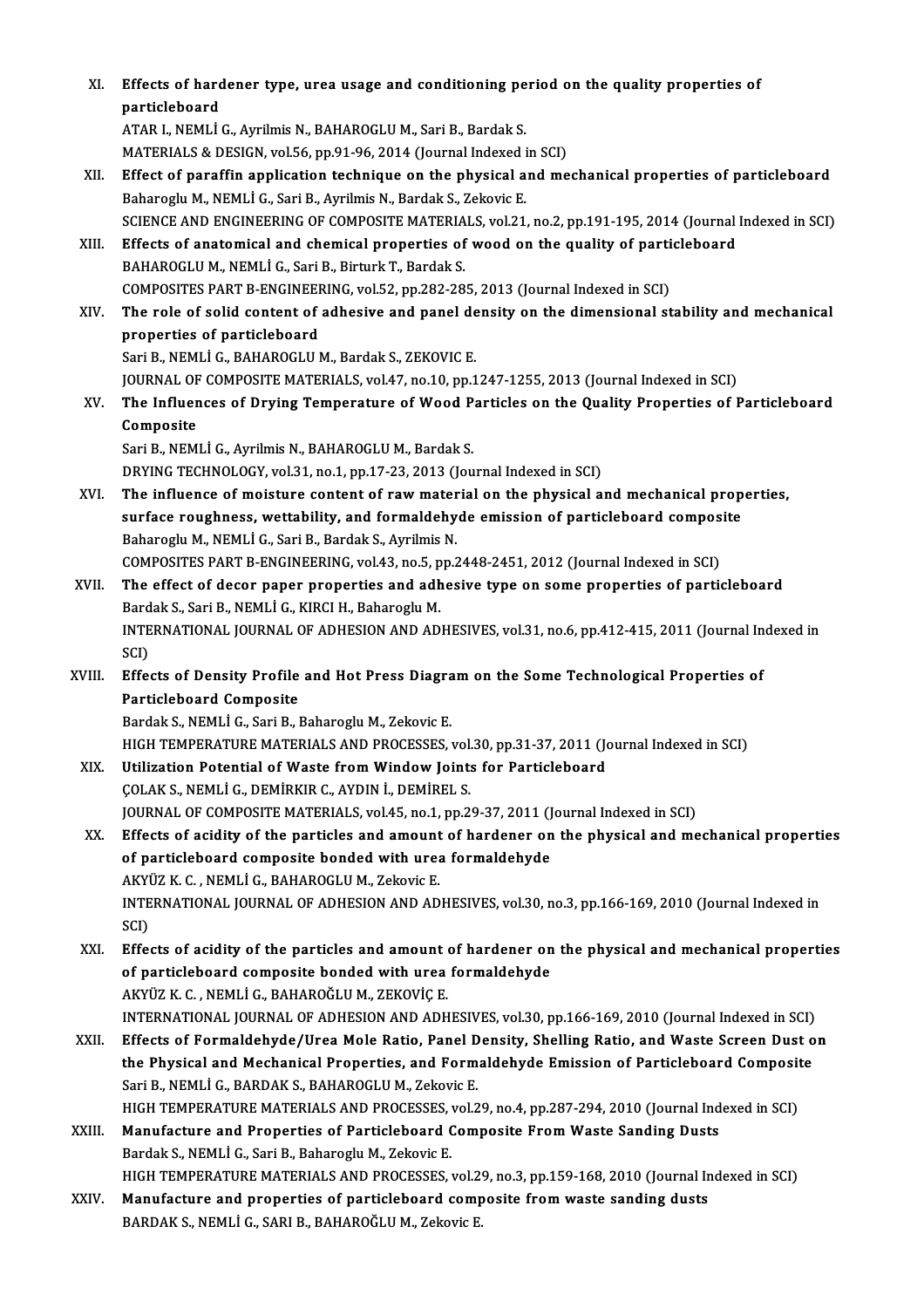|                | HIGH TEMPERATURE MATERIALS AND PROCESSES, vol.29, no.3, pp.159-168, 2010 (Journal Indexed in SCI)                               |
|----------------|---------------------------------------------------------------------------------------------------------------------------------|
| XXV.           | Effect of Press Parameters on Scratch and Abrasion Resistance of Overlaid Particleboard Panels<br>Nemli G., HIZIROGLU S.        |
|                | JOURNAL OF COMPOSITE MATERIALS, vol.43, no.13, pp.1413-1420, 2009 (Journal Indexed in SCI)                                      |
| XXVI.          | The potential for using the needle litter of Scotch pine (Pinus sylvestris L.) as a raw material for                            |
|                | particleboard manufacturing                                                                                                     |
|                | Nemli G., YILDIZ S., Gezer E.D.                                                                                                 |
|                | BIORESOURCE TECHNOLOGY, vol.99, no.14, pp.6054-6058, 2008 (Journal Indexed in SCI)                                              |
| XXVII.         | Factors affecting some quality properties of the decorative surface overlays                                                    |
|                | Nemli G.                                                                                                                        |
|                | JOURNAL OF MATERIALS PROCESSING TECHNOLOGY, vol.195, pp.218-223, 2008 (Journal Indexed in SCI)                                  |
| <b>XXVIII</b>  | Evaluation of the physical and mechanical properties of particleboard made from the needle litter of<br>Pinus pinaster Ait.     |
|                | Nemli G., Aydin A.                                                                                                              |
|                | INDUSTRIAL CROPS AND PRODUCTS, vol.26, no.3, pp.252-258, 2007 (Journal Indexed in SCI)                                          |
| XXIX.          | Relationship between the density profile and the technological properties of the particleboard                                  |
|                | composite                                                                                                                       |
|                | Nemli G, Demirel S                                                                                                              |
|                | JOURNAL OF COMPOSITE MATERIALS, vol.41, no.15, pp.1793-1802, 2007 (Journal Indexed in SCI)                                      |
| XXX.           | A Perspective from furniture and cabinet manufactures in Turkey                                                                 |
|                | NEMLİ G., Hızıroğlu S., SERİN H., AKYÜZ K. C., AKYÜZ İ., TOKSOY D.                                                              |
|                | BUILDING AND ENVIRONMENT, vol.42, pp.1699-1706, 2007 (Journal Indexed in SCI)                                                   |
| XXXI.          | A perspective from furniture and cabinet manufacturers in Turkey                                                                |
|                | Nemli G., HIZIROGLU S., SERIN H., Akyuz K. C., Akyuz I., Toksoy D.                                                              |
|                | BUILDING AND ENVIRONMENT, vol.42, no.4, pp.1699-1706, 2007 (Journal Indexed in SCI)                                             |
| XXXII.         | Effects of some sanding factors on the surface roughness of particleboard                                                       |
|                | Nemli G., AKBULUT T., Zekovic E.                                                                                                |
|                | SILVA FENNICA, vol.41, no.2, pp.373-378, 2007 (Journal Indexed in SCI)                                                          |
| <b>XXXIII.</b> | Evaluation of some of the properties of particleboard as function of manufacturing parameters<br>Nemli G., Aydin I., Zekovic E. |
|                | MATERIALS & DESIGN, vol.28, no.4, pp.1169-1176, 2007 (Journal Indexed in SCI)                                                   |
| XXXIV.         | Evaluation of the mechanical, physical properties and decay resistance of particleboard made from                               |
|                | particles impregnated with Pinus brutia bark extractives                                                                        |
|                | Nemli G., Gezer E. D., Yildiz S., Temiz A., Aydin A.                                                                            |
|                | BIORESOURCE TECHNOLOGY, vol.97, no.16, pp.2059-2064, 2006 (Journal Indexed in SCI)                                              |
| XXXV.          | The resistances of several types of overlaying materials against cigarette burn, scratch, and                                   |
|                | abrasion                                                                                                                        |
|                | Nemli G., KALAYCIOGLU H.                                                                                                        |
|                | BUILDING AND ENVIRONMENT, vol.41, no.5, pp.640-645, 2006 (Journal Indexed in SCI)                                               |
| <b>XXXVI</b>   | Effects of melamine raw paper weight, varnish type and the structure of continuous pressed                                      |
|                | laminate (CPL) on the physical, mechanical properties and decay resistance of particleboard                                     |
|                | Nemli G., YILDIZ S., GEZER E. D.                                                                                                |
|                | INTERNATIONAL BIODETERIORATION & BIODEGRADATION, vol.56, no.3, pp.166-172, 2005 (Journal Indexed in                             |
|                | SCI)                                                                                                                            |
| XXXVII.        | The choosing of suitable decorative surface coating material types for interior end use applications                            |
|                | of particleboard                                                                                                                |
|                | Nemli G., ORS Y., KALAYCIOGLU H.                                                                                                |
|                | CONSTRUCTION AND BUILDING MATERIALS, vol.19, no.4, pp.307-312, 2005 (Journal Indexed in SCI)                                    |
| XXXVIII.       | The influence of lamination technique on the properties of particleboard                                                        |
|                | Nemli G., Colakoglu G.<br>BUILDING AND ENVIRONMENT, vol.40, no.1, pp.83-87, 2005 (Journal Indexed in SCI)                       |
|                |                                                                                                                                 |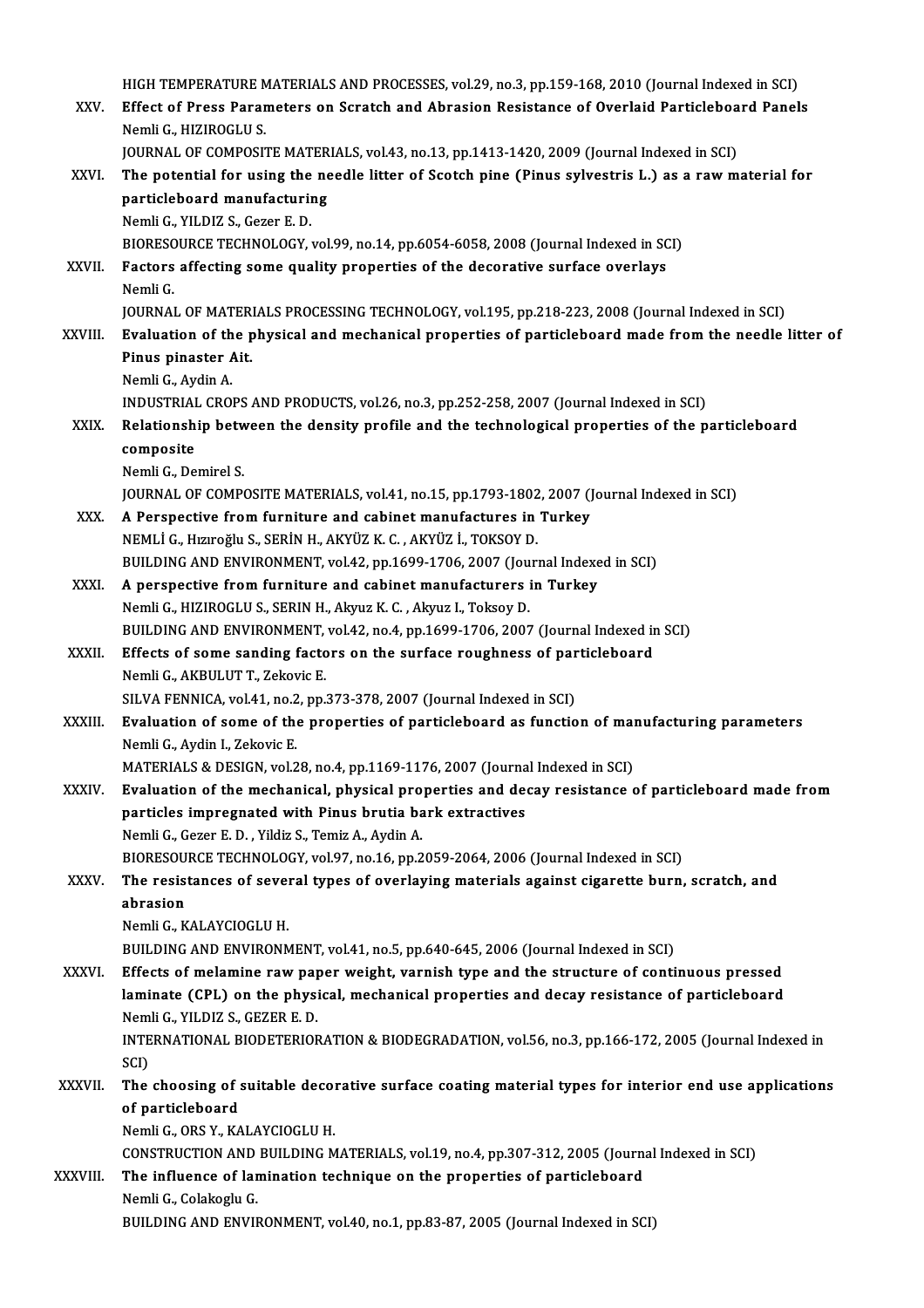- XXXIX. Influence of impregnating wood particles with mimosa bark extract on some properties of **Influence of in**<br>particleboard<br>Nemli C. KIRCLI particleboard<br>Nemli G., KIRCI H., TEMIZ A. particleboard<br>Nemli G., KIRCI H., TEMIZ A.<br>INDUSTRIAL CROPS AND PRODUCTS, vol.20, no.3, pp.339-344, 2004 (Journal Indexed in SCI)<br>Influences of some manufacturing factors on the important quality proporties of n Nemli G., KIRCI H., TEMIZ A.<br>INDUSTRIAL CROPS AND PRODUCTS, vol.20, no.3, pp.339-344, 2004 (Journal Indexed in SCI)<br>XL. Influences of some manufacturing factors on the important quality properties of melamine-<br>impregnated INDUSTRIAL CROPS AN<br>Influences of some n<br>impregnated papers<br>Namli C. USTA M Influences of so<br>impregnated pa<br>Nemli G., USTA M.<br>PUILDING AND FL i<mark>mpregnated papers</mark><br>Remli G., USTA M.<br>BUILDING AND ENVIRONMENT, vol.39, no.5, pp.567-570, 2004 (Journal Indexed in SCI) Nemli G., USTA M.<br>BUILDING AND ENVIRONMENT, vol.39, no.5, pp.567-570, 2004 (Journal Indexed in SCI)<br>XLI. Effect of residue type and tannin content on properties of particleboard manufactured from black<br>logyet BUILDI<br><mark>Effect</mark><br>locust<br><sup>Nomli (</sup> Effect of residue type and tannin content on properties of partic<br>locust<br>Nemli G., HIZIROGLU S., USTA M., SERIN Z., OZDEMIR T., KALAYCIOGLU H.<br>EOREST PRODUCTS JOURNAL .vel 54, no 2, nn 36,40, 2004 (Journal Indox locust<br>Formali G., Hiziroglu S., USTA M., SERIN Z., OZDEMIR T., KALAYCIOGLU H.<br>FOREST PRODUCTS JOURNAL, vol.54, no.2, pp.36-40, 2004 (Journal Indexed in SCI) XLII. The changes in important quality properties of continuous pressed laminates (CPL) with some changes in thickness and press parameters NemliG.,GEZERE.D. ,HIZIROGLUS. BUILDING AND ENVIRONMENT, vol.38, no.7, pp.913-917, 2003 (Journal Indexed in SCI) Nemli G., GEZER E. D. , HIZIROGLU S.<br>BUILDING AND ENVIRONMENT, vol.38, no.7, pp.913-917, 2003 (Journal Indexed in SCI)<br>XLIII. Suitability of kiwi (Actinidia sinensis Planch.) prunings for particleboard manufacturing<br>Nemli BUILDING AND ENVIRONMENT, vol.<br>Suitability of kiwi (Actinidia sin<br>Nemli G., KIRCI H., SERDAR B., AY N.<br>INDUSTRIAL CROPS AND PRODUCTS Suitability of kiwi (Actinidia sinensis Planch.) prunings for particleboard manufa<br>Nemli G., KIRCI H., SERDAR B., AY N.<br>INDUSTRIAL CROPS AND PRODUCTS, vol.17, no.1, pp.39-46, 2003 (Journal Indexed in SCI)<br>Suitability of da Nemli G., KIRCI H., SERDAR B., AY N.<br>INDUSTRIAL CROPS AND PRODUCTS, vol.17, no.1, pp.39-46, 2003 (Journal Indexed in SCI)<br>XLIV. Suitability of date palm (Phoenix dactyliferia) branches for particleboard production<br>Nemli G. INDUSTRIAL CROPS AND PRODUC<br>Suitability of date palm (Phoe)<br>Nemli G., KALAYCIOGLU H., ALP T.<br>HOLZ ALS POH UND WERKSTOEE Suitability of date palm (Phoenix dactyliferia) branches for particleboard produ<br>Nemli G., KALAYCIOGLU H., ALP T.<br>HOLZ ALS ROH-UND WERKSTOFF, vol.59, no.6, pp.411-412, 2001 (Journal Indexed in SCI)<br>Pielogisel, physical and Nemli G., KALAYCIOGLU H., ALP T.<br>HOLZ ALS ROH-UND WERKSTOFF, vol.59, no.6, pp.411-412, 2001 (Journal Indexed in SCI)<br>XLV. Biological, physical and mechanical properties of particleboard manufactured from waste tea leaves<br>Y HOLZ ALS ROH-UND WERKSTOFF, vol.59, no.6, pp.411-412, 2001 (Journal Indexed in SCI)<br>Biological, physical and mechanical properties of particleboard manufactured from w:<br>YALINKILIC M., IMAMURA Y., TAKAHASHI M., KALAYCIOGLU
	- Biological, physical and mechanical properties of particleboard manufactured from waste tea leaves<br>YALINKILIC M., IMAMURA Y., TAKAHASHI M., KALAYCIOGLU H., Nemli G., DEMIRCI Z., OZDEMIR T.<br>INTERNATIONAL BIODETERIORATION & INTERNATIONAL BIODETERIORATION & BIODEGRADATION, vol.41, no.1, pp.75-84, 1998 (Journal Indexed in SCI)<br>Articles Published in Other Journals

- TUCLES Published in Other Journals<br>I. INCREASING THE OUTDOOR DURABILITY OF UREA FORMALDEHIDE PARTICLE BOARD WITH NEW SEE TRESISTING IN OUTER JOURNALS<br>INCREASING THE OUTDOOR DURABILITY OF UREA<br>GENERATION WATER-BORNE ACRYLIC COATINGS INCREASING THE O<br>GENERATION WAT<br>ÖZGENÇ Ö., NEMLİ G.<br>Sigma Journal of Engi GENERATION WATER-BORNE ACRYLIC COATINGS<br>ÖZGENÇ Ö., NEMLİ G.<br>Sigma Journal of Engineering and Natural Sciences, vol.11, no.2, pp.159-166, 2020 (Refereed Journals of Other<br>Institutione) ÖZGENÇ Ö., N<br>Sigma Journa<br>Institutions)<br>Avgisek Teh Sigma Journal of Engineering and Natural Sciences, vol.11, no.2, pp.159-166, 2020<br>Institutions)<br>II. Ayçiçek Tablasının Yonga Levha Endüstrisinde Kullanılabilme Olanakları<br>PARDAK S. NEMLİ.C. PARDAK T. REKER H. ÖZCAN M.
- Institutions)<br><mark>Ayçiçek Tablasının Yonga Levha Endüstrisinde K</mark><br>BARDAK S., NEMLİ G., BARDAK T., PEKER H., ÖZCAN M.<br>Partın Orman Fakültesi Dergisi vel 22.no.2.nn 485,486 BARDAK S., NEMLİ G., BARDAK T., PEKER H., ÖZCAN M.<br>Bartın Orman Fakültesi Dergisi, vol.22, no.2, pp.485-499, 2020 (Refereed Journals of Other Institutions)
- III. Determining the Factors Effecting Raw Material Preference in Furniture Sector in Turkey and the Bartın Orman Fakültesi Dergisi, vol.22, no.2, pp.485-499, 2020 (Refereed Jonetermining the Factors Effecting Raw Material Preference in Fur<br>Problems Experienced in Supplying and Marketing Raw Materials<br>Avdur A. Namli C. Gü Determining the Factors I<br>Problems Experienced in<br>Aydın A., Nemli G., Gündüz G.<br>Journal of Pertin Foculty of E Problems Experienced in Supplying and Marketing Raw Materials<br>Aydın A., Nemli G., Gündüz G.<br>Journal of Bartın Faculty of Forestry, vol.21, no.2, pp.432-444, 2019 (International Refereed University Journal)<br>Determining The
- Aydın A., Nemli G., Gündüz G.<br>Journal of Bartın Faculty of Forestry, vol.21, no.2, pp.432-444, 2019 (International Refereed University Journal)<br>IV. Determining The Factors Effecting Row Material Preference in Furniture Sec Journal of Bartın Faculty of Forestry, vol.21, no.2, pp.432-444, 2019 (Intern<br>Determining The Factors Effecting Row Material Preference in Fur:<br>Problems Expersienced in Supplying and Marketing Raw Materials<br>AYDIN A. NEMLI. Determining The Factors Eff<br>Problems Expersienced in Su<br>AYDIN A., NEMLİ G., GÜNDÜZ G.<br>Journal of Bortu Faculty of Fore Problems Expersienced in Supplying and Marketing Raw Materials<br>AYDIN A., NEMLİ G., GÜNDÜZ G.<br>Journal of Bartın Faculty of Forestry, vol.21, no.2, pp.432-444, 2019 (Refereed Journals of Other Institutions)<br>Hae of Sarooning AYDIN A., NEMLİ G., GÜNDÜZ G.<br>Journal of Bartın Faculty of Forestry, vol.21, no.2, pp.432-444, 2019 (Refereed Journals of Composite<br>V. Use of Screening Machine Wastes for Manufacturing of Particleboard Composite<br>RARDAK S.
- Journal of Bartın Fac<mark>u</mark><br>Use of Screening M<br>BARDAK S., NEMLİ G.<br>Journal of Bartin Facu Use of Screening Machine Wastes for Manufacturing of Particleboard Composite<br>BARDAK S., NEMLİ G.<br>Journal of Bartin Faculty of Forestry, vol.20, no.1, pp.81-86, 2018 (Other Refereed National Journals)<br>Hee of Sanconing Machi
	-
- BARDAK S., NEMLİ G.<br>Journal of Bartin Faculty of Forestry, vol.20, no.1, pp.81-86, 2018 (Other Refereed National Journals)<br>VI. Use of Screening Machine Wastes for Manufacturing of Particleboard Composite, Bartın Orman<br>Fakü Journal of Bartin Faculty of Forestry, vol.20<br>Use of Screening Machine Wastes for N<br>Fakültesi Dergisi, 20 (1): 81-86, 2018.<br>BARDAK S. NEMLİ.C Use of Screening M<br>Fakültesi Dergisi, 2<br>BARDAK S., NEMLİ G.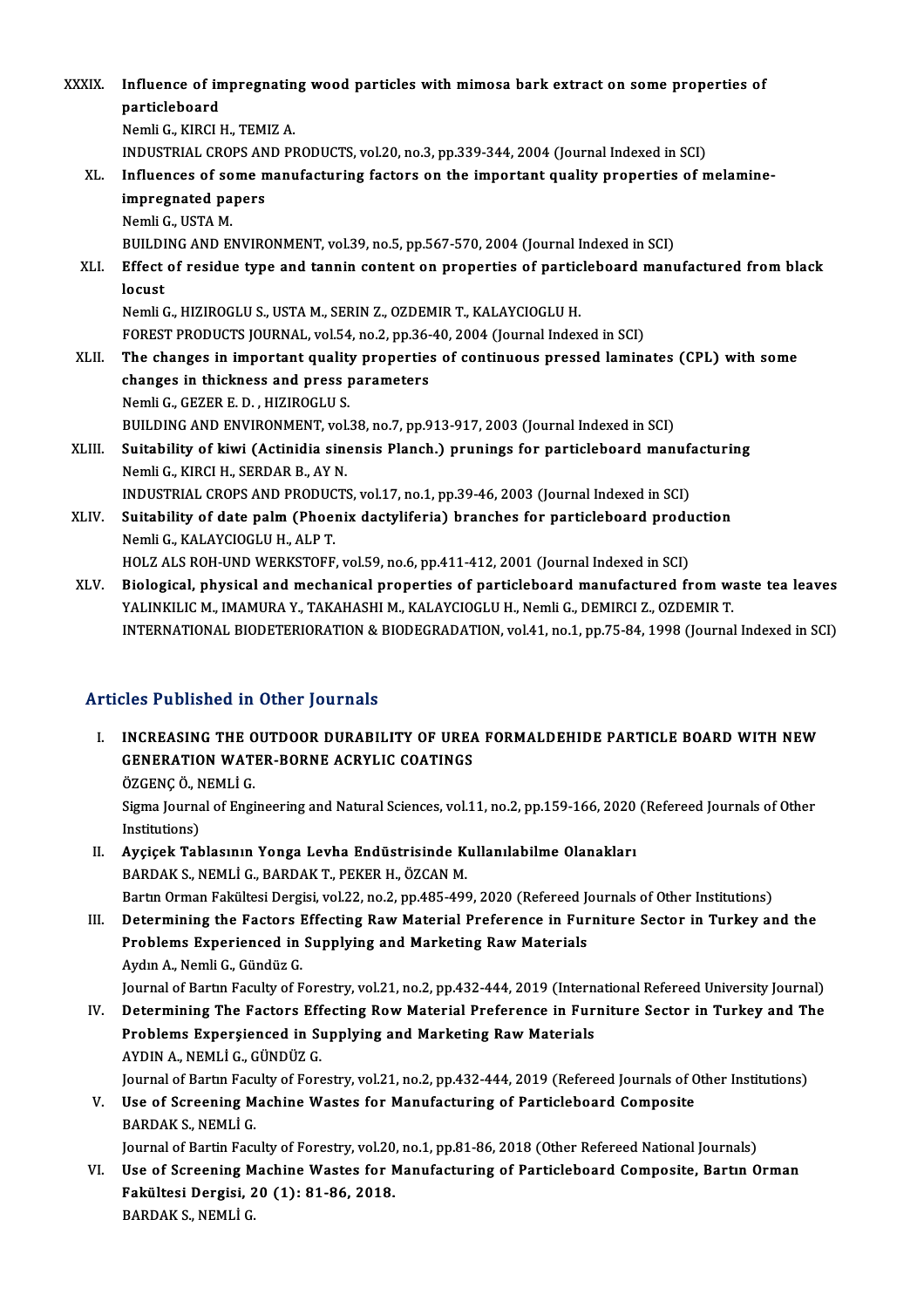Journal of Bartın Faculty of Forestry, vol.20, no.1, pp.81-86, 2018 (Refereed Journals of Other Institutions)<br>FEFECTS OF CHEMICAL COMPOSITION OF WOOD AND RESIN TYPE ON PROPERTIES OF

- Journal of Bartin Faculty of Forestry, vol.20, no.1, pp.81-86, 2018 (Refereed Journals of Other Inst<br>VII. EFFECTS OF CHEMICAL COMPOSITION OF WOOD AND RESIN TYPE ON PROPERTIES OF **Journal of Bartin Fa<br>EFFECTS OF CHEN<br>PARTICLEBOARD** VII. EFFECTS OF CHEMICAL COMPOSITION OF WOOD AND RESIN TYPE ON PROPERTIES OF PARTICLEBOARD<br>PARTICLEBOARD<br>SARI B., NEMLİ G., Ayrılmış n., Baharoğlu M., bardak s., GÜMÜŞKAYA E.
	- Lignocellulose, vol.1, no.3, pp.174-184, 2012 (Refereed Journals of Other Institutions)
- SARI B., NEMLİ G., Ayrılmış n., Baharoğlu M., bardak s., GÜMÜŞKAYA E.<br>Lignocellulose, vol.1, no.3, pp.174-184, 2012 (Refereed Journals of Other Institutions)<br>VIII. Effects of Chemical Composition of Wood and Resin Type on Sarı B., Nemli G., Ayrılmış N., Baharoglu M., GÜMÜŞKAYA E., Bardak S.<br>Lignocellulose J., vol.1, no.3, pp.174-184, 2012 (International Refereed University Journal) Effects of Chemical Composition of Wood and Resin Type on Properties of Parti<br>Sarı B., Nemli G., Ayrılmış N., Baharoglu M., GÜMÜŞKAYA E., Bardak S.<br>Lignocellulose J., vol.1, no.3, pp.174-184, 2012 (International Refereed U
- Sarı B., Nemli G., Ayrılmış N., Baharoglu M., GÜMÜŞKAYA E., Bardak S.<br>Lignocellulose J., vol.1, no.3, pp.174-184, 2012 (International Refereed University Journal)<br>IX. Yonga Rutubeti, Parafin Kullanımı Ve Ağaç Cinsinin Lignoce<mark>l</mark><br>Yonga F<br>Etkileri<br><sup>NEMI İ C</sup> Yonga Rutubeti, Parafin Kullan<br>Etkileri<br>NEMLİ G., DEMİREL S., ZEKOViÇ E.<br>Artvin Orman Fakültesi Dergisi ve Etkileri<br>NEMLİ G., DEMİREL S., ZEKOViÇ E.<br>Artvin Orman Fakültesi Dergisi, vol.7, no.2, pp.81-93, 2006 (National Refreed University Journal)

NEMLİ G., DEMİREL S., ZEKOViÇ E.<br>Artvin Orman Fakültesi Dergisi, vol.7, no.2, pp.81-93, 2006 (National Refreed University Journal)<br>X. YONGA RUTUBETİ PARAFİN KULLANIMI VE AĞAÇ CİNSİNİN YONGALEVHANIN BAZI TEKNOLOJİK<br>ÖZEL Artvin Orman Fakültesi Dergisi, vol.7,<br>YONGA RUTUBETİ PARAFİN KULL<br>ÖZELLİKLERİ ÜZERİNE ETKİLERİ<br>NEMLİ C. DEMİREL S. ZEKOVİC E YONGA RUTUBETİ PARAFİN KU<br>ÖZELLİKLERİ ÜZERİNE ETKİLE<br>NEMLİ G., DEMİREL S., ZEKOVİÇ E.<br>Artyin Orman Fakültesi Dergisi vel ÖZELLİKLERİ ÜZERİNE ETKİLERİ<br>NEMLİ G., DEMİREL S., ZEKOVİÇ E.<br>Artvin Orman Fakültesi Dergisi, vol.7, no.2, pp.81-93, 2006 (Other Refereed National Journals)

### NEMLİ G., DEMİREL S., ZEKOVİÇ E.<br>Artvin Orman Fakültesi Dergisi, vol.7, no.2, pp.81-93, 2006 (Other Refereed National Journals)<br>XI. Yonga Rutubeti, Parafin Kullanımı ve Ağaç Cinsinin Yongalevhanın Bazı Teknolojik Özell Artvin O<mark>i</mark><br>Yonga F<br>Etkileri<br>NEMI İ.C Yonga Rutubeti, Parafin Kullan<br>Etkileri<br>NEMLİ G., DEMİREL S., ZEKOVIC E.<br>Artun Corub Üniversitesi Orman E

Etkileri<br>NEMLİ G., DEMİREL S., ZEKOVIC E.<br>Artvin Çoruh Üniversitesi Orman Fakültesi Dergisi, vol.7, no.2, pp.81-93, 2006 (National Refreed University NEMLI G<br>Artvin Ço<br>Journal)<br>Effects c Artvin Çoruh Üniversitesi Orman Fakültesi Dergisi, vol.7, no.2, pp.81-93, 2006<br>Journal)<br>XII. Effects of Mimosa Bark Usage on Some Properties of Particleboard<br>NEMLIC COLAKOČLUC

Journal)<br>XII. Effects of Mimosa Bark Usage on Some Properties of Particleboard<br>NEMLİ G., ÇOLAKOĞLU G. Effects of Mimosa Bark Usage on Some Properties of Particleboard<br>NEMLİ G., ÇOLAKOĞLU G.<br>Turkish Journal of Agriculture and Forestry, vol.29, no.3, pp.227-230, 2005 (Other Refereed National Journals)<br>'Influence of Conting M

NEMLİ G., ÇOLAKOĞLU G.<br>Turkish Journal of Agriculture and Forestry, vol.29, no.3, pp.227-230, 2005 (Other Refereed National Turkish J<br>XIII. 'Influence of Coating Material Types on the Some Quality Properties of Particl Turkish Journal of Agriculture and <mark>H</mark><br>**'Influence of Coating Material T**<br>ÖZDEMİR T., NEMLİ G., AKBULUT T.<br>İstanbul Üniversitesi Orman Fakülte Influence of Coating Material Types on the Some Quality Properties of Particleboard<br>ÖZDEMİR T., NEMLİ G., AKBULUT T.<br>İstanbul Üniversitesi Orman Fakültesi Dergisi, vol.55, no.2, pp.87-95, 2005 (National Refreed University

ÖZDEMİR T., NEMLİ G., AKBULUT T.<br>İstanbul Üniversitesi Orman Fakültesi Dergisi, vol.55, no.2, pp.87-95, 2005 (National Refreed University Journal)<br>XIV. 'Kaplanmış Levha Ürünlerinin Kullanımında ve İşlenmesinde Dikkat E İstanbul Üniversitesi O<br>'Kaplanmış Levha Ü<br>NEMLİ G., DEMİREL S.<br>Artrin Corub Üniversit 'Kaplanmış Levha Ürünlerinin Kullanımında ve İşlenmesinde Dikkat Edilmesi Gereken Bazı Hususl<br>NEMLİ G., DEMİREL S.<br>Artvin Çoruh Üniversitesi Orman Fakültesi Dergisi, vol.6, pp.59-68, 2005 (National Refreed University Journ

### XV. KAPLANMIŞ LEVHA ÜRÜNLERİNİN KULLANIMINDA VE İŞLENMESİNDE DİKKAT EDİLMESİ GEREKEN Artvin Çoruh Ünive<br>KAPLANMIŞ LEVI<br>BAZI HUSUSLAR<br>NEMLİ C. DEMİREI KAPLANMIŞ LEVHA<br>BAZI HUSUSLAR<br>NEMLİ G., DEMİREL S.<br>Artija Orman Fakültes BAZI HUSUSLAR<br>NEMLİ G., DEMİREL S.<br>Artvin Orman Fakültesi Dergisi, vol.6, pp.59-68, 2005 (National Refreed University Journal)<br>Influence of Mimose Bark Haage on the Same Properties of Bartislebeard

## NEMLİ G., DEMİREL S.<br>Artvin Orman Fakültesi Dergisi, vol.6, pp.59-68, 2005 (National Refreed University J<br>XVI. Influence of Mimosa Bark Usage on the Some Properties of Particleboard<br>NEMLİ G. COLAKOĞLU G. Artvin Orman Fakültesi De<br>I<mark>nfluence of Mimosa B</mark>a<br>NEMLİ G., ÇOLAKOĞLU G.<br>TURKISH JOURNAL OF AC

Influence of Mimosa Bark Usage on the Some Properties of Particleboard<br>NEMLİ G., ÇOLAKOĞLU G.<br>TURKISH JOURNAL OF AGRICULTURE AND FORESTRY, no.29, pp.277-230, 2005 (Other Refereed National<br>Journals) NEMLİ G.,<br>TURKISH<br>Journals)<br>Laminat

### Journals)<br>XVII. Laminat Malzemeler

NEMLİG.,Öztürkİ.,AYDINA.

Laminat Malzemeler<br>NEMLİ G., Öztürk İ., AYDIN A.<br>Kafkas Üniversitesi, Artvin Orman Fak. Dergisi, vol.1, no.2, pp.55-60, 2004 (National Refreed University Journal)

### XVIII. Laminat Malzemelerde Dizayn Seçenekleri Kafkas Üniversitesi, Artvin O<br>Laminat Malzemelerde Di<br>NEMLİ G., AYDIN İ., Öztürk İ.<br>Artvin Corub Üniversitesi Or

NEMLİ G., AYDIN İ., Öztürk İ.

Artvin Çoruh Üniversitesi Orman Fakültesi Dergisi, vol.1, no.2, pp.96-101, 2004 (National Refreed University Iournal)

### XIX. 'Pres Çeşidinin Yonga Levha Teknik Özellikleri Üzerine Etkisi Journal)<br>'Pres Çeşidinin Yonga Levha Teknik<br>NEMLİ G., KALAYCIOGLU H., AKBULUT T.<br>Artvin Comub Üniversitesi Orman Fekülte

Artvin Çoruh Üniversitesi Orman Fakültesi Dergisi, vol.1, no.2, pp.89-95, 2004 (National Refreed University<br>Journal) NEMLI G<br>Artvin Ço<br>Journal)<br>Influenc Artvin Çoruh Üniversitesi Orman Fakültesi Dergisi, vol.1, no.2, pp.89-95, 2004 (National Refreed University<br>Journal)<br>XX. Influence of Melamine Formaldehyde Addition into the Urea Formaldehyde Adhesive on Some<br>Properties of

Journal)<br>Influence of Melamine Forn<br>Properties of Particleboard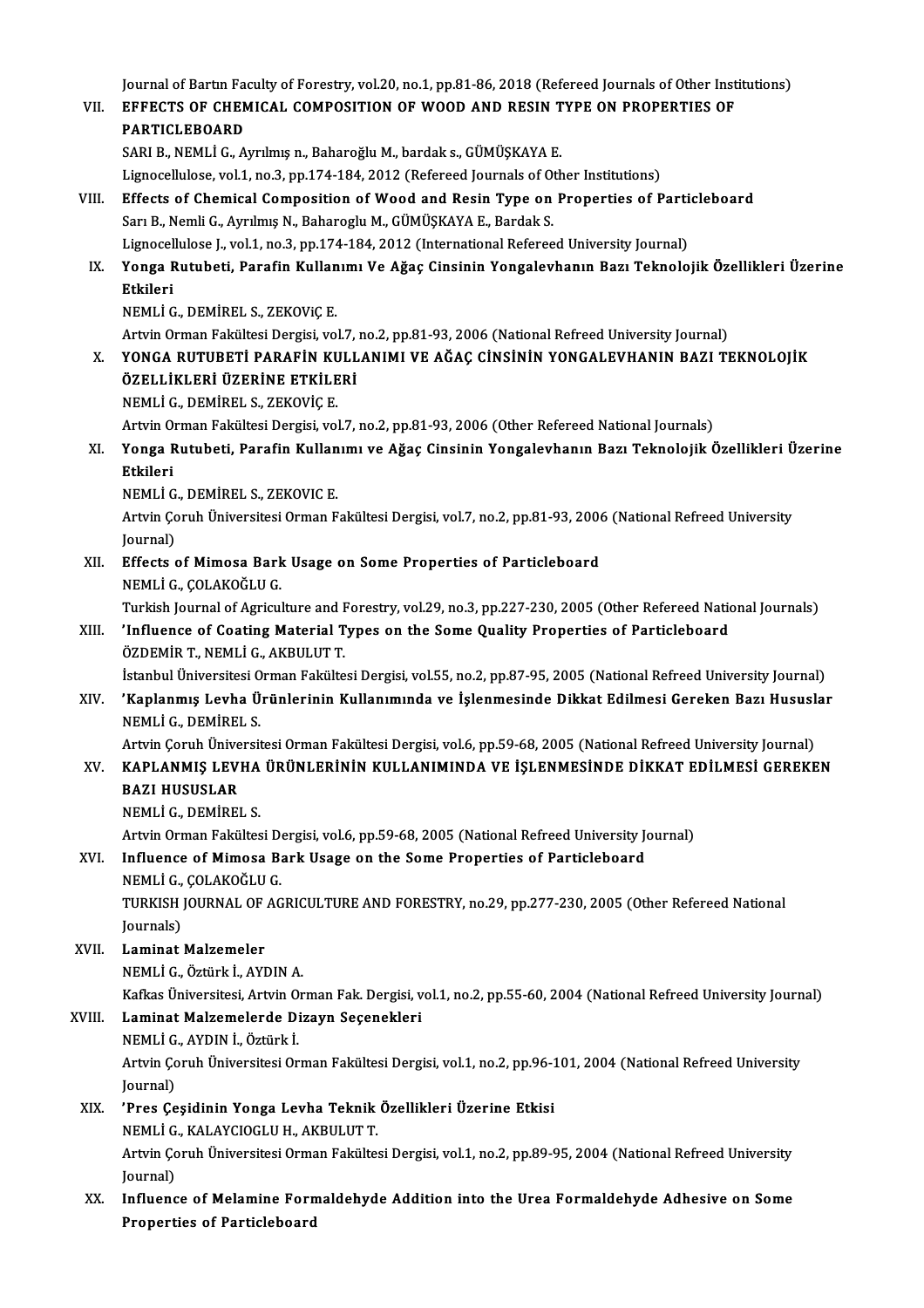NEMLİG.,AKBULUTT. İstanbul Üniversitesi Orman Fakültesi Dergisi, vol.54, no.1, pp.1-8, 2004 (National Refreed University Journal) NEMLİ G., AKBULUT T.<br>İstanbul Üniversitesi Orman Fakültesi Dergisi, vol.54<br>XXI. Levha Endüstrisinde Yüzey Kaplama İşlemleri<br>NEMLİ G. KALAYCIQĞLU H İstanbul Üniversitesi Orman<br>Levha Endüstrisinde Yüz<br>NEMLİ G., KALAYCIOĞLU H.<br>Ağaa Makinalari val 3-na 13 Levha Endüstrisinde Yüzey Kaplama İşlemleri<br>NEMLİ G., KALAYCIOĞLU H.<br>Ağaç Makineleri, vol.3, no.13, pp.28-33, 2004 (National Non-Refereed Journal)<br>Laminat Makamalarda Digayn Sasanaklari NEMLİ G., KALAYCIOĞLU H.<br>Ağaç Makineleri, vol.3, no.13, pp.28-33, 2004 (N.<br>XXII. Laminat Malzemelerde Dizayn Seçenekleri<br>NEMLİ G., AYDIN A., Öztürk İ. Ağaç Makineleri, vol.3, no.13,<br>Laminat Malzemelerde Di:<br>NEMLİ G., AYDIN A., Öztürk İ.<br>Kafkas Üniversitesi, Artvin On Laminat Malzemelerde Dizayn Seçenekleri<br>NEMLİ G., AYDIN A., Öztürk İ.<br>Kafkas Üniversitesi, Artvin Orman Fak. Dergisi, vol.1, no.2, pp.96-101, 2004 (National Refreed University Journal) NEMLİ G., AYDIN A., Öztürk İ.<br>Kafkas Üniversitesi, Artvin Orman Fak. Dergisi, vol.1, no.2, pp.96-101, 2004 (National Refreed l<br>XXIII. Kalaycıoğlu, H., Nemli,G., 2004, Orman Endüstrisinin Çevre Kirliliği Üzerine Etkiler Kafkas Üniversitesi, Artvin C<br>**Kalaycıoğlu, H., Nemli,G.,<br>KALAYCIOĞLU H., NEMLİ G.**<br>Mobilya Dakarasyon yol 9 Kalaycıoğlu, H., Nemli,G., 2004, Orman Endüstrisinin Çevre Kirliliği Üzerine |<br>KALAYCIOĞLU H., NEMLİ G.<br>Mobilya Dekorasyon, vol.9, no.58, pp.66-76, 2004 (Other Refereed National Journals)<br>Orman Endüstrisinin Coure Kirliliğ KALAYCIOĞLU H., NEMLİ G.<br>Mobilya Dekorasyon, vol.9, no.58, pp.66-76, 2004 (Other R<br>XXIV. Orman Endüstrisinin Çevre Kirliliği Üzerine Etkileri<br>KALAYCIOĞLU H., NEMLİ G. Mobilya Dekorasyon, vol.9, no.58, pp.66-76, 2004 (Other Refereed National Journals) Orman Endüstrisinin Çevre Kirliliği Üzerine Etkileri<br>KALAYCIOĞLU H., NEMLİ G.<br>Mobilya Dekorasyon Dergisi, no.58, pp.66-76, 2004 (National Non-Refereed Journal)<br>Seme ef the properties of pertislebeard mode from Kepef es sue XXV. Some of the properties of particleboard made from Kenaf as quality control tool<br>KALAYCIOĞLU H., NEMLİ G., Hızıroğlu S. Mobilya Dekorasyon Dergisi, no.58, pp.6<br>Some of the properties of particleb<br>KALAYCIOĞLU H., NEMLİ G., Hızıroğlu S.<br>PROCEEDINCS OF TUE INTERNATIONAL Some of the properties of particleboard made from Kenaf as quality control tool<br>KALAYCIOĞLU H., NEMLİ G., Hızıroğlu S.<br>PROCEEDINGS OF THE INTERNATIONAL CONFERENCE ON QUALITY RELIABILITY AND MAINTENANCE, pp.31-34,<br>2004 (Pef KALAYCIOĞLU H., NEMLİ G., Hızıroğlu S.<br>PROCEEDINGS OF THE INTERNATIONAL CONFI<br>2004 (Refereed Journals of Other Institutions)<br>Effecta of Some Manufacturing Eastars on PROCEEDINGS OF THE INTERNATIONAL CONFERENCE ON QUALITY RELIABILITY AND MAINTENANCE, pp.31-34,<br>2004 (Refereed Journals of Other Institutions)<br>XXVI. Effects of Some Manufacturing Factors on The Properties of Particleboard Ma 2004 (Re<br>**Effects o**<br>NEMLİ G.<br>Turkish k Effects of Some Manufacturing Factors on The Properties of Particleboard Manufactured fro<br>NEMLI G.<br>Turkish Journal of Agriculture and Forestry, vol.27, pp.99-104, 2003 (Other Refereed National Journals)<br>'Fffects of Juyonil NEMLİ G.<br>Turkish Journal of Agriculture and Forestry, vol.27, pp.99-104, 2003 (Other Refereed National Journals)<br>XXVII. 'Effects of Juvenile Wood on the Some Physical and Mechanical Properties of Particleboards Made<br>fr Turkish Journal of Agriculture and Forestry, vol.27, pp.99-104, 2003 (Other Refereed National Journals)<br>'Effects of Juvenile Wood on the Some Physical and Mechanical Properties of Particleboards<br>from Black Locust<br>NEMLİ G., 'Effects of Juvenile <mark>\</mark><br>from Black Locust<br>NEMLİ G., AKBULUT T.<br>İstanbul Üniversitesi Q. İstanbul Üniversitesi Orman Fakültesi Dergisi, vol.53, no.2, pp.75-83, 2003 (National Refreed University Journal) NEMLİ G., AKBULUT T.<br>İstanbul Üniversitesi Orman Fakültesi Dergisi, vol.53, no.2, pp.75-83, 2003 (National Refreed University Journal)<br>XXVIII. Yalancı Akasya Odunundan Üretilen Yonga Levhalarda Tomruk Depolama Süresi v İstanbul Üniversitesi Orman Fakülte<br>Yalancı Akasya Odunundan Üret<br>Formaldehit Emisyonuna Etkisi<br>NEMLİ.C. COLAKOĞLU.C. COLAK S Yalancı Akasya Odunundan Üretilen Yon<br>Formaldehit Emisyonuna Etkisi<br>NEMLİ G., ÇOLAKOĞLU G., ÇOLAK S., AYDIN İ.<br>İstanbul Üniversitesi Orman Eakültesi Dersisi Formaldehit Emisyonuna Etkisi<br>NEMLİ G., ÇOLAKOĞLU G., ÇOLAK S., AYDIN İ.<br>İstanbul Üniversitesi Orman Fakültesi Dergisi, vol.52, no.2, pp.73-83, 2002 (National Refreed University Journal)<br>Douglas Göknarı Odununun Yongalevha NEMLİ G., ÇOLAKOĞLU G., ÇOLAK S., AYDIN İ.<br>İstanbul Üniversitesi Orman Fakültesi Dergisi, vol.52, no.2, pp.73-83, 2002 (National Refree<br>XXIX. Douglas Göknarı Odununun Yongalevha Üretimi İçin Uygunluğunun Belirlenmesi<br>N İstanbul Üniversitesi Orman Fakültesi Dergi<br>Douglas Göknarı Odununun Yongalevh<br>NEMLİ G., KALAYCIOGLU H., AY N., Şahin H.<br>Artvin Coruk Üniversitesi Orman Fakültesi l Douglas Göknarı Odununun Yongalevha Üretimi İçin Uygunluğunun Belirlenmesi<br>NEMLİ G., KALAYCIOGLU H., AY N., Şahin H.<br>Artvin Çoruh Üniversitesi Orman Fakültesi Dergisi, vol.3, no.1, pp.17-23, 2002 (National Refreed Universi NEMLI G<br>Artvin Ço<br>Journal)<br>Effects Artvin Çoruh Üniversitesi Orman Fakültesi Dergisi, vol.3, no.1, pp.17-23, 2002 (National Refreed University<br>Journal)<br>XXX. Effects of Surface Coating Materials on the Thermal Conductivity and Combustion Properties of<br>Pertis Journal)<br><mark>Effects of Surf</mark><br>Particleboard<br>NEMLI*C YA*LA Effects of Surface Coatin<br>Particleboard<br>NEMLİ G., KALAYCIOGLU H.<br>İstanbul Üniversitesi Orman Particleboard<br>NEMLİ G., KALAYCIOGLU H.<br>İstanbul Üniversitesi Orman Fakültesi Dergisi, vol.26, pp.155-160, 2002 (National Refreed University Journal)<br>Effects of Surface Coating Materials on the Thermal Conductivity and Cumb NEMLİ G., KALAYCIOGLU H.<br>İstanbul Üniversitesi Orman Fakültesi Dergisi, vol.26, pp.155-160, 2002 (National Refreed University Journal)<br>XXXI. Effects of Surface Coating Materials on the Thermal Conductivity and Cumbusti İstanbul Ünivers<br>Effects of Surf<br>Particleboard,<br>NEMLİ C. KALA Effects of Surface Coatin<br>Particleboard,<br>NEMLİ G., KALAYCIOĞLU H.<br>Turkeb Journal of Agricultu Particleboard,<br>NEMLİ G., KALAYCIOĞLU H.<br>Turkısh Journal of Agriculture & Forestry, 26(3), -., vol.26, no.3, pp.155-161, 2002 (Journal Indexed in ESCI)<br>Douglas Göknarı (Booudotsuga mongiosii (Mirb.) Erango) Odununun Yonga L NEMLİ G., KALAYCIOĞLU H.<br>Turkısh Journal of Agriculture & Forestry, 26(3), -., vol.26, no.3, pp.155-161, 2002 (Journal Indexed in ESCI<br>XXXII. Douglas Göknarı (Pseudotsuga menziesii (Mirb.) Franco) Odununun Yonga Levha Turkısh Journal of Agriculture &<br>Douglas Göknarı (Pseudotsı<br>Uygunluğunun Belirlenmesi<br>NEMLİ.C. KALAYCIQČLUH AV Douglas Göknarı (Pseudotsuga menzie<br>Uygunluğunun Belirlenmesi<br>NEMLİ G., KALAYCIOĞLU H., AY N., Şahin H.<br>APTVİN COPUH ÜNİVERSİTESİ OPMAN FAL Uygunluğunun Belirlenmesi<br>NEMLİ G., KALAYCIOĞLU H., AY N., Şahin H.<br>ARTVİN ÇORUH ÜNİVERSİTESİ ORMAN FAKÜLTESİ DERGİSİ, vol.3, no.1, pp.17-24, 2002 (National Refreed NEMLİ G., KALAYCIOĞLU H., AY N., Sahin H. XXXIII. Factors Affecting the Production of E1 Type Particleboard<br>NEMLI G. University Journal) Turkish Journal of Agriculture and Forestry, vol.26, pp.31-36, 2002 (National Refreed University Journal) NEMLİ G.<br>Turkish Journal of Agriculture and Forestry, vol.26, pp.31-36, 2002 (National Refreed University Journal)<br>XXXIV. Ahşap Sanayinde Melamin Formaldehit (MF) ve Melamin/Üre Formaldehit (MÜF) yapıştırıcılarının<br>Kull Turkish Jo<br><mark>Ahşap Sa</mark>ı<br>Kullanımı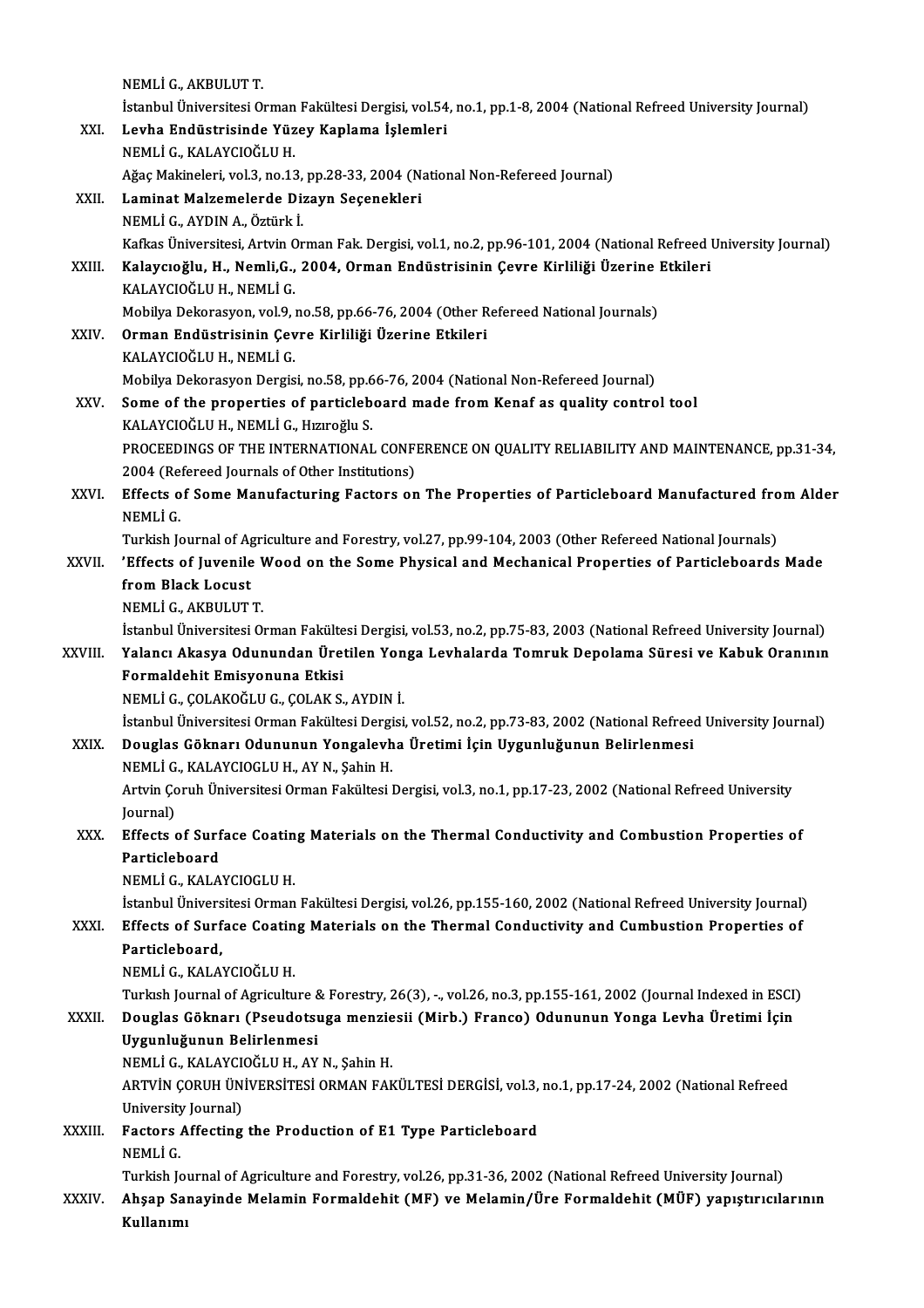|               | ÇOLAKOĞLU G., AYDIN İ., NEMLİ G., ÇOLAK S.                                                                        |
|---------------|-------------------------------------------------------------------------------------------------------------------|
|               | Mobilya Dekarasyon Dergisi, no.47, pp.131-138, 2002 (National Non-Refereed Journal)                               |
| XXXV.         | Yalancı Akasya (Robinia Pseudoacacia L.) Odunundan Üretilen Yonga Levhalarda Tomruk Depolama                      |
|               | Süresi Ve Kabuk Oranının Formaldehit Emisyonuna Etkisi                                                            |
|               | NEMLİ G., ÇOLAKOĞLU G., ÇOLAK S., AYDIN İ.                                                                        |
|               | İ.Ü. Orman Fakültesi Dergisi, vol.A-52, no.2, pp.77-83, 2002 (National Refreed University Journal)                |
| XXXVI.        | Laminat Endüstrisinde Üre ve Melamin Formaldehit Tutkalları                                                       |
|               | NEMLİ G., ÇOLAK S.                                                                                                |
|               | Ağaç Makineleri Teknoloji ve Araştırma Dergisi, no.4, pp.46-48, 2002 (National Non-Refereed Journal)              |
| <b>XXXVII</b> | Ağaç Levha Endüstrisinde Formaldehit Emisyonu ve Azaltıcı Yöntemler                                               |
|               | ÇOLAK S., NEMLİ G.                                                                                                |
|               | Mobilya Dekorasyon Dergisi, no.44, pp.18-24, 2001 (National Non-Refereed Journal)                                 |
| XXXVIII.      | Ağaç Levha Endüstrisinde Kağıt Folyolar                                                                           |
|               | NEMLİ G., KALAYCIOĞLU H.                                                                                          |
|               | Laminart Mobilya, Dekorasyon, Sanat ve Tasarım Dergisi, no.8, pp.148-150, 2000 (National Non-Refereed Journal)    |
| <b>XXXIX</b>  | Yongalevha Teknolojisi                                                                                            |
|               | NEMLİ G., KALAYCIOĞLU H.                                                                                          |
|               | Laminart Mobilya Dekorasyon Dergisi, no.7, pp.120-126, 2000 (National Non-Refereed Journal)                       |
| XL.           | Yongalevha Teknolojisi120-126                                                                                     |
|               | NEMLİ G., KALAYCIOĞLU H.                                                                                          |
|               | Laminart Mobilya Dekorasyon, vol.2, no.7, pp.120, 2000 (National Non-Refereed Journal)                            |
| XLI.          | Melamin Emdirilmiş Kağıtlarla Kaplamanın Yonga-levha Teknik Özelliklerine Etkisi<br>NEMLİ G., KALAYCIOĞLU H.      |
|               | TURKISH JOURNAL OF AGRICULTURE AND FORESTRY, vol.23, pp.25-31, 1999 (Journal Indexed in ESCI)                     |
| XLII.         | Yüzey Kaplama Malzemelerinin Mutfak Dolabı Üretiminde Kullanılan Yongalevha Fiziksel, Mekanik                     |
|               | Özelliklerine Etkileri, ve Yüzey Kalite Özellikleri, Kısım 1: Fiziksel Özellikler Üzerine Etkiler                 |
|               | ÖZDEMİR T., KALAYCIOGLU H., MALKOÇOĞLU A., NEMLİ G.                                                               |
|               | Turkish Journal of Agriculture and Forestry, vol.23, no.4, pp.969-976, 1999 (National Refreed University Journal) |
| XLIII.        | Melamin Emdirilmiş Kağıtlarla Kaplamanın Yongalevha Teknik Özellikleri Üzerine Etkileri                           |
|               | NEMLİ G., KALAYCIOGLU H.                                                                                          |
|               | Turkish Journal of Agriculture and Forestry, vol.23, no.1, pp.25-31, 1999 (National Refreed University Journal)   |
| XLIV.         | Yüzey Kaplama Malzemelerinin Mutfak Dolabı Üzerinde Kullanılan Yongalevhaların Fiziksel, Mekanik                  |
|               | Özelliklerine Etkileri ve Yüzey Kalite Özellikleri, Kısım 1. Fiziksel Özellikleri Üzerine Etkiler                 |
|               | ÖZDEMİR T., KALAYCIOĞLU H., MALKOÇOĞLU A., NEMLİ G.                                                               |
|               | Turkish Journal of Agriculture and Forestry, vol.23, no.4, pp.969-976, 1999 (Other Refereed National Journals)    |
| XLV.          | Yongalevha Endüstrisinde Kenar Kaplama Malzemeleri                                                                |
|               | NEMLİ G., KALAYCIOĞLU H.                                                                                          |
|               | Mobilya Dekorasyon Dergisi, no.29, pp.8-10, 1999 (National Non-Refereed Journal)                                  |
| XLVI.         | Yongalevha Endüstrisinde Sıvı Yüzey İşlemleri                                                                     |
|               | NEMLİ G., KALAYCIOĞLU H.                                                                                          |
|               | Mobilya Dekorasyon, vol.5, no.25, pp.86-94, 1998 (Other Refereed National Journals)                               |
| XLVII.        | Yongalevhada Laminasyon (Lamination in chipboard)                                                                 |
|               | KALAYCIOĞLU H., NEMLİ G.                                                                                          |
|               | Mobilya Dekorasyon Dergisi, vol.6, no.12, pp.30-47, 1996 (Other Refereed National Journals)                       |

### Refereed Congress / Symposium Publications in Proceedings

efereed Congress / Symposium Publications in Proceedings<br>I. INCREASING THE OUTDOOR DURABILITY OF UREA FORMALDEHYDE PARTICLEBOARDS WITH NEW<br>CENERATION WATER BORNE ACRYLIC COATINGS TOOR GONGLOSSY SYMPOSIUM I USHORISHIS III<br>INCREASING THE OUTDOOR DURABILITY OF UREA<br>GENERATION WATER-BORNE ACRYLIC COATINGS GENERATION WATER-BORNE ACRYLIC COATINGS<br>ÖZGENÇ Ö., NEMLİ G.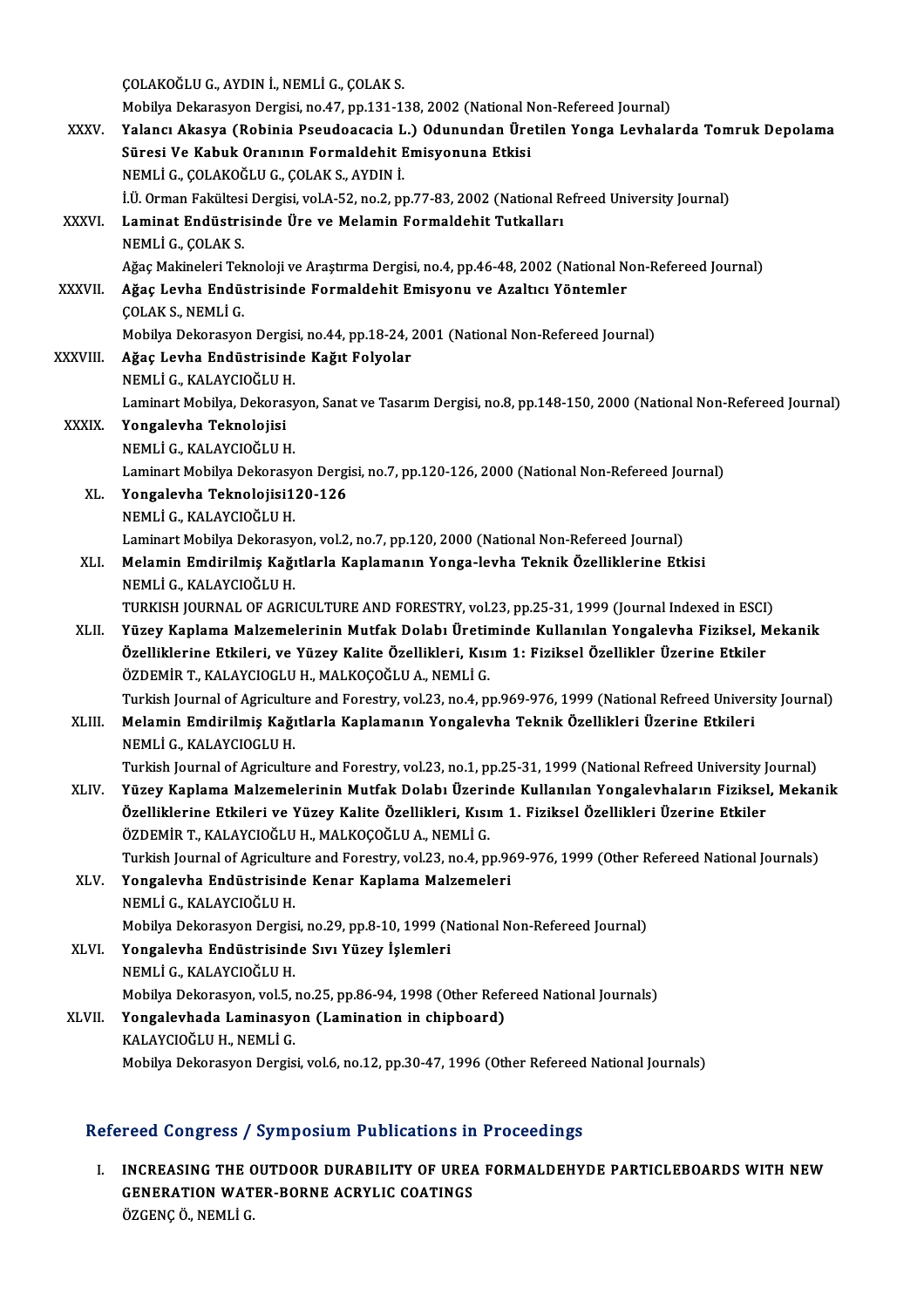International Forest Products Congress (ORENKO 2020), Trabzon, Turkey, 23 - 24 September 2020<br>Odun lifi ve balıflay Atıklanından ünetilen Liflayhalanın Bazı Makanik ve Fizikaal Özellikle

International Forest Products Congress (ORENKO 2020), Trabzon, Turkey, 23 - 24 September 2020<br>II. Odun lifi ve halıflex Atıklarından üretilen Liflevhaların Bazı Mekanik ve Fiziksel Özellikleri<br>USTAÖMER D. NEMLİ C International Forest Pro<br>**Odun lifi ve halıflex A**<br>USTAÖMER D., NEMLİ G.<br><sup>2</sup> International Maditern II. Odun lifi ve halıflex Atıklarından üretilen Liflevhaların Bazı Mekanik ve Fiziksel Özellikleri<br>USTAÖMER D. NEMLİ G.

3. International Mediterranean Forest and Environment Symposium, 3 - 05 October 2019

III. Odun Lifi ve Halıfleks Atıklarından Üretilen Liflevhaların Bazı Mekanik ve Fiziksel Özellikleri<br>USTAÖMER D. NEMLİ G. Odun Lifi ve Halıfleks Atıklarindan Üretilen Liflevhaların Bazı Mekanik ve Fiziksel Özellikleri<br>USTAÖMER D., NEMLİ G.<br>3.International Mediterrenean Forest and Environment Symposium, Kahramanmaraş, Turkey, 3 - 05 October 20

IV. Technological properties of three layered particleboard with textile dust in the middle layer<br>AYRILMIS N., NEMLI G., ÖZDEMIR F., DÜNDAR T. 3.International Mediterrenean Forest and Enviro<br>Technological properties of three layered <sub>I</sub><br>AYRILMIŞ N., NEMLİ G., ÖZDEMİR F., DÜNDAR T.<br>IV. International Ege Comnesite Materials Sumne Technological properties of three layered particleboard with textile dust in th<br>AYRILMIŞ N., NEMLİ G., ÖZDEMİR F., DÜNDAR T.<br>IV. International Ege Composite Materials Symposium, Kompege, 6 - 08 September 2018<br>Comparison of

- AYRILMIŞ N., NEMLİ G., ÖZDEMİR F., DÜNDAR T.<br>IV. International Ege Composite Materials Symposium, Kompege, 6 08 September 2018<br>V. Comparison of Mechanical and Thermal Properties of Waste and Neat Polypropylene<br>CÜNDÜZ IV. International Ege Composite Materials Syn<br>Comparison of Mechanical and Thermal<br>GÜNDÜZ G., AYDEMİR D., SÖZEN E., NEMLİ G.<br>THE INTERNATIONAL FOREST PRODUCTS CO Comparison of Mechanical and Thermal Properties of Waste and Neat Polypropylene<br>GÜNDÜZ G., AYDEMİR D., SÖZEN E., NEMLİ G.<br>THE INTERNATIONAL FOREST PRODUCTS CONGRESS, Trabzon, Turkey, 26 - 29 September 2018, pp.493-500<br>The
- GÜNDÜZ G., AYDEMİR D., SÖZEN E., NEMLİ G.<br>THE INTERNATIONAL FOREST PRODUCTS CONGRESS, Trabzon, Turkey, 26 29 September 2018, pp.493-5<br>VI. The Changes in The Thickness Swelling of The Particlboard Related to The Board THE INTERNATION<br>The Changes in<br>Adhesive Type<br>RAHAROČI II M The Changes in The Thi<br>Adhesive Type<br>BAHAROĞLU M., NEMLİ G.<br>OPENKO 2018, Internation Adhesive Type<br>BAHAROĞLU M., NEMLİ G.<br>ORENKO 2018- International Forest Products Congress, Trabzon, Turkey, 26 - 29 September 2018<br>TECHNOLOCICAL PROPERTIES OF THREE LAVEREDRARTICLAROARD WITH TEVTILE DIL

BAHAROĞLU M., NEMLİ G.<br>ORENKO 2018- International Forest Products Congress, Trabzon, Turkey, 26 - 29 September 2018<br>VII. TECHNOLOGICAL PROPERTIES OF THREE-LAYEREDPARTICLABOARD WITH TEXTILE DUST IN THE<br>MIDDLE LAYER ORENKO 2018- Int<br>TECHNOLOGICA<br>MIDDLE LAYER<br>AYPU MIS N. NEM TECHNOLOGICAL PROPERTIES OF THREE-L<br>MIDDLE LAYER<br>AYRILMIŞ N., NEMLİ G., ÖZDEMİR F., DÜNDAR T.<br>IV. International Ege Composite Materiale Sumpe

IV. International Ege Composite Materials SymposiumKOMPEGE 2018, İzmir, Turkey, 6 - 08 September 2018, pp.698-703 AYRILMIŞ N.<br>IV. Internation<br>pp.698-703<br>INEL UENCI IV. International Ege Composite Materials SymposiumKOMPEGE 2018, İzmir, Turkey, 6 - 08 September 2018<br>pp.698-703<br>VIII. INFLUENCES OF ADHESIVE TYPE AND BOARD DENSITY ON THE MECHANICAL PROPERTIES OF

# PP.698-703<br>INFLUENCES OF A<br>PARTICLEBOARD<br>PAHAPOČIJIM NE INFLUENCES OF ADHES<br>PARTICLEBOARD<br>BAHAROĞLU M., NEMLİ G.<br>1. INTERNATIONAL TECHN

PARTICLEBOARD<br>BAHAROĞLU M., NEMLİ G.<br>1. INTERNATIONAL TECHNOLOGICAL SCIENCES AND DESIGN SYMPOSIUM, Giresun, Turkey, 27 - 29 June 2018

### BAHAROĞLU M., NEMLİ G.<br>1. INTERNATIONAL TECHNOLOGICAL SCIENCES AND DESIGN SYMPOSIUM, Giresun, Turkey, 27 - 29 June 20<br>1X. Effect of Adhesive Type on Flame Resistance, Formaldehyde Emission and Physico-Mechanical<br>Propositie 1. INTERNATIONAL TECHNOLOG<br>Effect of Adhesive Type on Fi<br>Properties of Particleboards<br>ARAS U. KALAYCIOČLU H. VEL H Effect of Adhesive Type on Flame Resis<br>Properties of Particleboards<br>ARAS U., KALAYCIOĞLU H., YEL H., NEMLİ G.<br>International Technologiaal Sciences and Des Properties of Particleboards<br>ARAS U., KALAYCIOĞLU H., YEL H., NEMLİ G.<br>International Technological Sciences and Design Symposium, Giresun, Turkey, 27 - 29 June 2018, pp.1755-1763

X. Orman Ürünleri Sanayiinde İstatistiksel Proses Kontrol Uygulamaları, AYDIN A., TİRYAKİ S., ADANUR H., ÜÇÜNCÜ K., NEMLİ G. International Symposium of Applied Business, Managementand Economics Researches, 3 - 05 May 2018, pp.33

### XI. Orman Ürünleri Sanayinde İstatistiksel Proses Kontrol Uygulamaları International Symposium of Applied Business, Managem<br>Orman Ürünleri Sanayinde İstatistiksel Proses Ko<br>AYDIN A., TİRYAKİ S., ADANUR H., ÜÇÜNCÜ K., NEMLİ G.<br>International Sumposium of Applied Business Manasem

International Symposium of Applied Business Management and Economics Researches ISABMER, Bayburt, Turkey,<br>3 - 05 May 2018, vol.1, pp.33 AYDIN A., TİRYAKİ S., ADANU<br>International Symposium of A<br>3 - 05 May 2018, vol.1, pp.33<br>Effects of sodium hydrovi International Symposium of Applied Business Management and Economics Researches ISABMER, Bayburt,<br>3 - 05 May 2018, vol.1, pp.33<br>XII. Effects of sodium hydroxide treatment of particles on the quality properties of particleb

3 - 05 May 2018, vol.1<br>Effects of sodium h<br>NEMLİ G., BARDAK S.<br>International Sumnes Effects of sodium hydroxide treatment of particles on the quality pro<br>NEMLİ G., BARDAK S.<br>International Symposium on New Horizons in Forestry, 18 - 20 October 2017<br>The influence of sanwood and heartwood usage on the qualit

### NEMLİ G., BARDAK S.<br>International Symposium on New Horizons in Forestry, 18 - 20 October 2017<br>XIII. The influence of sapwood and heartwood usage on the quality properties of particleboard<br>NEMLİ C. PARDAK S International Sympos<br>The influence of sa<br>NEMLİ G., BARDAK S.<br>International Sympos The influence of sapwood and heartwood usage on the quality prope<br>NEMLİ G., BARDAK S.<br>International Symposium on New Horizons in Forestry, 18 - 20 October 2017<br>The Influence of Sanwood and Heartwood Usage on The Quality Pr

### NEMLİ G., BARDAK S.<br>International Symposium on New Horizons in Forestry, 18 - 20 October 2017<br>XIV. The İnfluence of Sapwood and Heartwood Usage on The Quality Properties of Particleboard<br>NEMLİ G. PARDAK S International Sympos<br>The Influence of Sa<br>NEMLI G., BARDAK S.<br>International Sympos The Influence of Sapwood and Heartwood Usage on The Quality Properties<br>NEMLI G., BARDAK S.<br>International Symposium on New Horizons in Forestry, 18 - 20 October 2017, pp.467<br>FEEECT OF ADHESIVE TYPE ON THE QUALITY PROPERTIES

XV. EFFECT OF ADHESIVE TYPE ON THE QUALITY PROPERTIES OF PARTICLEBOARD International Symposiu<br>EFFECT OF ADHESIV<br>AYRILMIŞ N., NEMLİ G.<br>YIV. International Sejan AYRILMIS N., NEMLİ G.

XIV. International Scientific Congress, Summer Session, Machines, Technologies, Materials, 13 - 16 September 2017, vol.7, pp.519-520

XVI. Use of screening machine wastes for Manufacturing of particleboard composite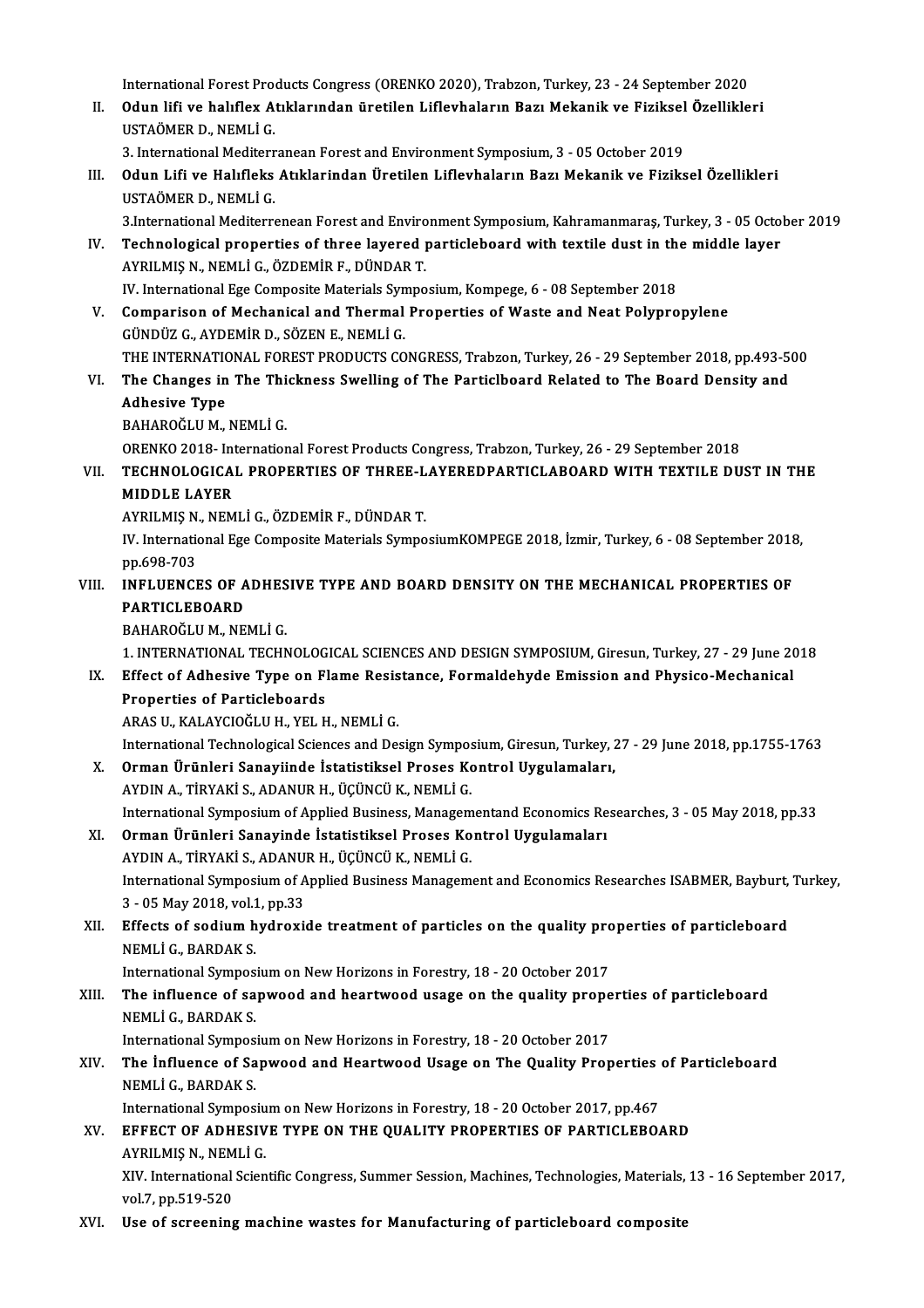BARDAK S., NEMLİ G.

International Conference on Agriculture, Forest, Food Sciences and Technologies, 15 - 17 May 2017, pp.472

- BARDAK S., NEMLI G.<br>International Conference on Agriculture, Forest, Food Sciences and Technologies,<br>XVII. The effect of sanding pad type on the surface quality of particle Boards<br>Karo M. E. NEMLI G. SACLI G. PICER E. AVPU International Conference on Agriculture, Forest, Food<br>The effect of sanding pad type on the surface q<br>Kara M. E. , NEMLİ G., SAÇLI C., BİÇER E., AYRILMIŞ N.<br>International Conference on Agriculture, Fonest, Food Kara M. E. , NEMLİ G., SAÇLI C., BİÇER E., AYRILMIŞ N.<br>International Conference on Agriculture, Forest, Food Sciences and Technologies, 15 - 17 May 2017, pp.431 Kara M. E. , NEMLİ G., SAÇLI C., BİÇER E., AYRILMIŞ N.<br>International Conference on Agriculture, Forest, Food Sciences and Technologies, 15 - 17 May 2017, pp.431<br>XVIII. Effects of Core Layer Particle Sizes on the some mecha
- Kara M. E. , NEMLİ G., Karakaya B., AYRILMIŞ N.<br>International Conference on Agriculture, Forest, Food Sciences and Technologies, 15 17 May 2017, pp.548 Effects of Core Layer Particle Sizes on the some mechanical and physical properties of particlel<br>Kara M. E. , NEMLİ G., Karakaya B., AYRILMIŞ N.<br>International Conference on Agriculture, Forest, Food Sciences and Technologi
- Kara M. E. , NEMLİ G., Karakaya B., AYRILMIŞ N.<br>International Conference on Agriculture, Forest, Food Sciences and Technologies, 15 17 May 2017, pp.548<br>XIX. Feasibility of incorporating Ailanthus altissima (Mill.) Sw International Confere<br>Feasibility of incor<br>BARDAK S., NEMLİ G.<br>International Ferestry Feasibility of incorporating Ailanthus altissima (Mill.) Swingle wood in particleboard<br>BARDAK S., NEMLİ G.<br>International Forestry Symposium, IFS, Kastamonu, Turkey, 7 - 10 December 2016, pp.718-725<br>Effect of lamination, co BARDAK S., NEMLİ G.<br>International Forestry Symposium, IFS, Kastamonu, Turkey, 7 - 10 December 2016, pp.718-725<br>XX. Effect of lamination conditions on technological properties of HDF laminate parquet

NEMLİG.,ÖzçifçiA.,KaraM.E. ,ÇelikÜ. Effect of lamination conditions on technological properties of HDF laminate pa<br>NEMLİ G., Özçifçi A., Kara M. E. , Çelik Ü.<br>II nd International Furniture Congress, Muğla, Turkey, 13 - 15 October 2016, pp.190-196<br>Properties

NEMLİ G., Özçifçi A., Kara M. E. , Çelik Ü.<br>II nd International Furniture Congress, Muğla, Turkey, 13 - 15 October 2016, pp.190-196<br>XXI. Properties of Cotton Ball Cement Bonded Particleboard Abstract of Workshop on Add II nd International Furniture Congre<br>Properties of Cotton Ball Cemer<br>Through Physical Functionality<br>ISTEV A AVSUS VALAYCIOČULU Properties of Cotton Ball Cement Bonded Particle<br>Through Physical Functionality<br>İSTEK A., AKSU S., KALAYCIOĞLU H., NEMLİ G., NEMLİ G.<br>WORKSHOR AR Adding Value through Physical Eungtion Through Physical Functionality<br>İSTEK A., AKSU S., KALAYCIOĞLU H., NEMLİ G., NEMLİ G.<br>WORKSHOP on Adding Value through Physical Functionality -COST E49, 28 - 29 April 2009

ISTEK A., AKSU S., KALAYCIOĞLU H., NEMLİ G., NEMLİ G.<br>WORKSHOP on Adding Value through Physical Functionality -COST E49, 28 - 29 April 2009<br>XXII. The Effect of Resin Type on the Some Quality Properties of Laminated Decor P WORKSHOP on Adding Value through Physic<br>The Effect of Resin Type on the Some Q<br>İstek A., Aksu S., KALAYCIOĞLU H., NEMLİ G.<br>COST E40 Pressesse and Performanes of We The Effect of Resin Type on the Some Quality Properties of Laminated Decor Papers<br>İstek A., Aksu S., KALAYCIOĞLU H., NEMLİ G.<br>COST E49 Processes and Performance of Wood-Based Panels, Workshop, Adding Value Through Physical İstek A., Aksu S., KALAYCIOĞLU H., NEMLİ G.<br>COST E49 Processes and Performance of Wood-Based Pa<br>Functionality,, İstanbul, Turkey, 28 - 29 April 2009, pp.24<br>The effects of sins berate treatment of wood stran

COST E49 Processes and Performance of Wood-Based Panels, Workshop, Adding Value Through Physical<br>Functionality,, İstanbul, Turkey, 28 - 29 April 2009, pp.24<br>XXIII. The effects of zinc borate treatment of wood strands on so Functionality,, İstanbul, Turkey, 28 - 29 April 2009, pp.24<br>The effects of zinc borate treatment of wood strands on some technological properties<br>DÖNMEZ ÇAVDAR A., KALAYCIOGLU H., NEMLİ G.<br>The International Research Group The effects of zinc borate treatment of wood strands on some technological properties<br>DÖNMEZ ÇAVDAR A., KALAYCIOGLU H., NEMLİ G.<br>The International Research Group on Wood Protection, İstanbul, Turkey, 25 - 29 May 2008, pp.1

DÖNMEZ ÇAVDAR A., KALAYCIOGLU H., NEMLİ G.<br>The International Research Group on Wood Protection, İstanbul, Turkey, 25 - 29 May 2008, pp.1-7<br>XXIV. The effects of Zinc Borate Treatment of Wood Strands on Some Technologica The International Rese<br>The effects of Zinc I<br>Strandboard (OSB)<br>Dönmer Caydar A, KA The effects of Zinc Borate Treatment of W<br>Strandboard (OSB)<br>Dönmez Çavdar A., KALAYCIOĞLU H., NEMLİ G.<br>IBC 30 JBC (WB 08.40419, İstanbul Turkey, 25 Strandboard (OSB)<br>Dönmez Çavdar A., KALAYCIOĞLU H., NEMLİ G.<br>IRG 39, IRG/WP 08-40419, İstanbul, Turkey, 25 - 29 May 2008, pp.1-8<br>The effects of sing benate treatment of weed strands en seme

## Dönmez Çavdar A., KALAYCIOĞLU H., NEMLİ G.<br>IRG 39, IRG/WP 08-40419, İstanbul, Turkey, 25 - 29 May 2008, pp.1-8<br>XXV. The effects of zinc borate treatment of wood strands on some technological properties of oriented<br>stra IRG 39, IRG/WP 08-40<br>The effects of zinc b<br>strandboard (OSB)<br>DÖNMEZ CAVDAR A

DÖNMEZ ÇAVDAR A., KALAYCIOĞLU H., NEMLİ G.

strandboard (OSB)<br>DÖNMEZ ÇAVDAR A., KALAYCIOĞLU H., NEMLİ G.<br>International Research Group on Wood Protection, 39th Annual Meeting, İstanbul, Turkey, 25 - 29 May 2008, pp.1-<br>o **D**<br>In<br>8 International Research Group on Wood Protection, 39th Annual Meeting, İstanbul, Turkey, 25 -<br>8<br>XXVI. Some of the Properties of Particleboard Made from Kenaf as Quality Control Board<br>KALAYCIQĞLU HANEMLİ Cabrungğlu s

# 8<br>Some of the Properties of Particleboard Made from Kenaf as Quality Control Board<br>KALAYCIOĞLU H., NEMLİ G., hızıroğlu s.

Proc. 5th International Conference, Quality Reliability Maintenance, 24 - 25 January 2004, pp.31-34

### KALAYCIOĞLU H., NEMLİ G., hızıroğlu s.<br>Proc. 5th International Conference, Quality Reliability Maintenance, 24 - 25 January 2004, pp<br>XXVII. Some of the properties of particleboard made from Kenaf as quality control tool Proc. 5th International Conference, Qualit<br>Some of the properties of particlebo<br>KALAYCIOGLU H., Nemli G., HIZIROGLU S.<br>Eth International Conference on Quality I. 5th InternationalConference onQuality,Reliability andMaintenance,Oxford,UnitedKingdom,1 -02April2004,

pp.31-34 5th International Conference on Quality, Reliability and Maintenance, Oxford, United Kingdom, 1 - 02 April 2004,<br>pp.31-34<br>XXVIII. Yüzey Kaplama Malzemelerinin Mutfak Dolabı Üretiminde Kullanılan Yongalevhaların Bazı Mekani

# pp.31-34<br>Yüzey Kaplama Malzemeler<br>Özellikleri Üzerine Etkileri<br>ÖZDEMİP T. KALAYCIQCLU H Yüzey Kaplama Malzemelerinin Mutfak Dolabı Üretin<br>Özellikleri Üzerine Etkileri<br>ÖZDEMİR T., KALAYCIOGLU H., MALKOÇOĞLU A., NEMLİ G.<br>IL Ulusel Kenadeniz Ormansılık Kenaresi, Artyin Turkey, 15

Özellikleri Üzerine Etkileri<br>ÖZDEMİR T., KALAYCIOGLU H., MALKOÇOĞLU A., NEMLİ G.<br>II. Ulusal Karadeniz Ormancılık Kongresi, Artvin, Turkey, 15 - 18 May 2002, vol.3, pp.837-845

### XXIX. Yüzey Kaplama Malzemelerinin Yüzey Kalite Özelliklerine Etkisi Özdemir T., KALAYCIOĞLU H., Malkoçoğlu A., NEMLİ G. Yüzey Kaplama Malzemelerinin Yüzey Kalite Özelliklerine Etkisi<br>Özdemir T., KALAYCIOĞLU H., Malkoçoğlu A., NEMLİ G.<br>II. Ulusal Karadeniz Ormancılık Kongresi, Artvin, Turkey, 15 - 17 May 2002, pp.837-845<br>Kızılağas Odunlarını

### Özdemir T., KALAYCIOĞLU H., Malkoçoğlu A., NEMLİ G.<br>II. Ulusal Karadeniz Ormancılık Kongresi, Artvin, Turkey, 15 - 17 May 2002, pp.83<br>XXX. Kızılağaç Odunlarının Yongalevha Endüstrisinde Kullanılması İmkanları<br>KALAYCIOC II. Ulusal Karadeniz Ormancılık Kongre<br>Kızılağaç Odunlarının Yongalevha<br>KALAYCIOGLU H., NEMLİ G., ÇOLAK S.<br>Doğu Karadeniz Bölzesinde Orman Mi Kızılağaç Odunlarının Yongalevha Endüstrisinde Kullanılması İmkanları<br>KALAYCIOGLU H., NEMLİ G., ÇOLAK S.<br>Doğu Karadeniz Bölgesinde Orman Mülkiyet Sorunları Sempozyumu, Trabzon, Turkey, 8 - 10 October 1999,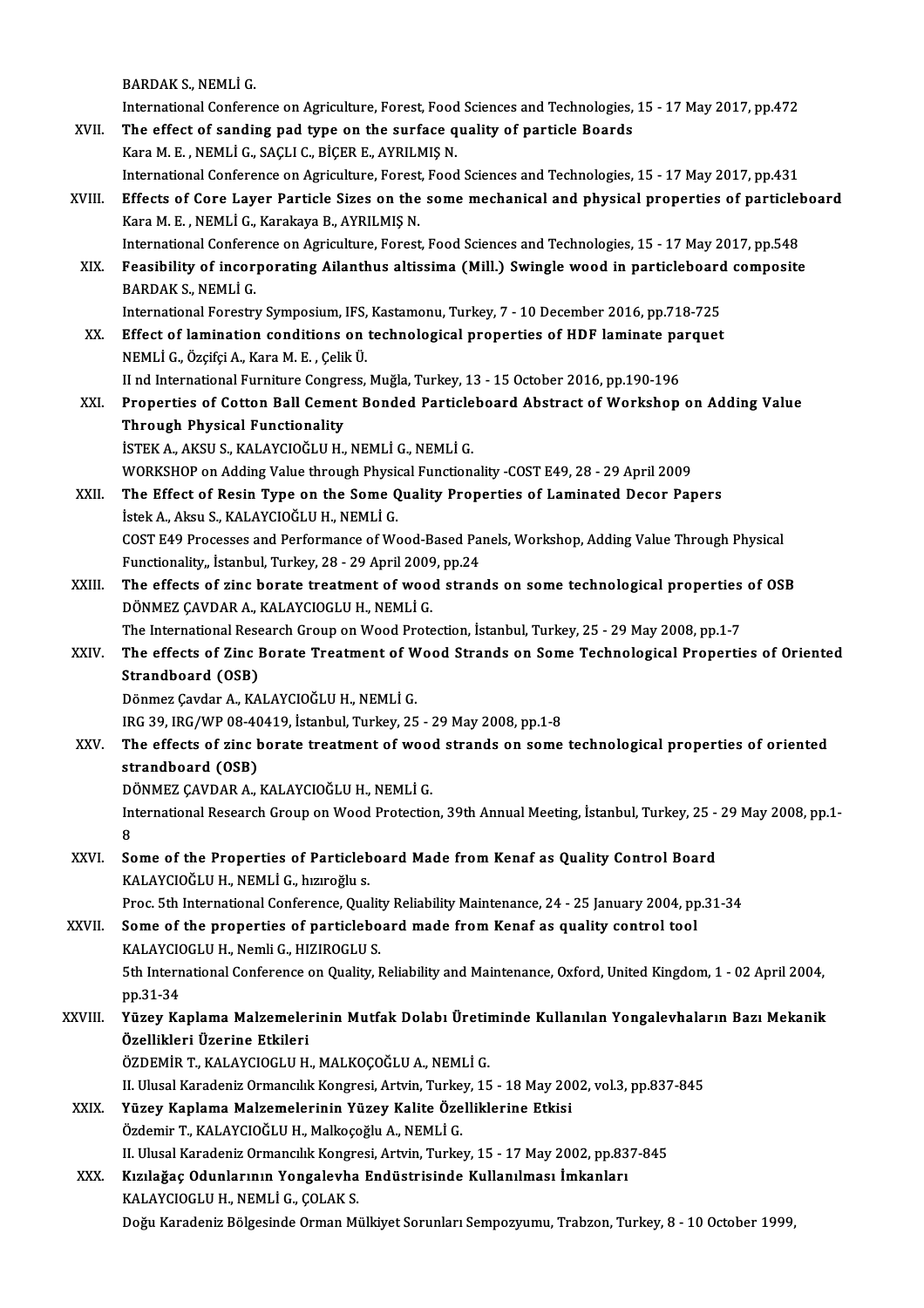|               | pp 480-484                                                                                                         |
|---------------|--------------------------------------------------------------------------------------------------------------------|
| XXXI.         | Yongalevha Endüstrisinde Zımparalama İşlemi 21 23 Ekim                                                             |
|               | NEMLİ G., KALAYCIOĞLU H., MALKOÇOĞLU A.                                                                            |
|               | Cumhuriyetimizin 75. Yılında Ormancılığımız Sempozyumu, İstanbul, Turkey, 21 - 23 October 1998, pp.594-600         |
| XXXII.        | Yongalevha Endüstrisinde Zımparalama İşlemi                                                                        |
|               | NEMLİ G., KALAYCIOĞLU H., MALKOÇOĞLU A.                                                                            |
|               | Cumhuriyetimizib 75. Yılında Ormancılığımız Sempozyumu, İstanbul, Turkey, 21 - 23 October 1998, no.458, pp.594-    |
|               | 600                                                                                                                |
| <b>XXXIII</b> | Kızılağaç (Alnus glutinosa subsp. barbata) Odunlarının Yongalevha Endüstrisinde Kullanılması                       |
|               | İmkanları                                                                                                          |
|               | KALAYCIOĞLU H., NEMLİ G., Çolak S.                                                                                 |
|               | Doğu Karadeniz Bölgesinde Orman Mülkiyet Sorunları Sempozyumu, Trabzon, Turkey, 8 - 10 October 1998,<br>pp 480-485 |
| <b>XXXIV</b>  | Properties of Structural Particleboards Prepared from the Bark of Pinus brutia                                     |
|               | KALAYCIOGLU H., NEMLİ G.                                                                                           |
|               | Proceedings of the XI World Forestry Congress, Antalya, Turkey, 17 - 22 October 1997, vol.4, no.50, pp.4-8         |
| XXXV.         | 'An Alternative Material in Particleboard Industry: Residues of Tea Factory                                        |
|               | NEMLI G., KALAYCIOGLU H.                                                                                           |
|               | Proceedings of the XI World Forestry Congress, Antalya, Turkey, 17 - 22 October 1997, vol.4, no.49, pp.4-8         |
| XXXVI.        | Properties of Structural Particleboards Prepared From the Bark of Pinus Brutia                                     |
|               | KALAYCIOĞLU H., NEMLİ G.                                                                                           |
|               | The Economic Contribution of Forestry to Sustainable Development of the XI World Forestry Congress,, Antalya,      |
|               | Turkey, 13 - 22 October 1997, pp.50                                                                                |
| <b>XXXVII</b> | An Alternative Material in Particleboard Industry, Residues of Tea Factory                                         |
|               | KALAYCIOĞLU H., NEMLİ G.                                                                                           |
|               | The Economic Contribution of Forestry to Sustainable Development of the XI World Forestry Congress, Antalya,       |
|               | Turkey, 13 - 22 October 1997, vol 4, pp.49                                                                         |
| XXXVIII.      | Melamin Emdirilmiş Kağıtlarla Kaplamanın ve Levha Kalınlığının Yongalevhanın Fiziksel Özelliklere                  |
|               | Etkisi                                                                                                             |
|               | KALAYCIOĞLU H., NEMLİ G.                                                                                           |
|               | I. Ulusal Karadeniz Ormancılık Kongresi, Trabzon, Turkey, 23 - 25 October 1995, vol.2, pp.1-8                      |
| <b>XXXIX</b>  | Melamin Emdirilmiş Kağıtlarla Kaplamanın Yongalevhanın Fiziksel Özellikleri Üzerine Etkileri                       |
|               | KALAYCIOGLU H., NEMLİ G.                                                                                           |
|               | I. Ulusal Karadeniz Ormancılık Kongresi, Trabzon, Turkey, 15 - 17 October 1995, pp.1-7                             |
| XL.           | Orman Ürünleri Endüstrisi ve Çevre                                                                                 |
|               | KALAYCIOGLU H., NEMLİ G.                                                                                           |
|               | Çevre Sempozyumu, Erzurum, Turkey, 18 - 20 September 1995, pp.298-305                                              |
|               |                                                                                                                    |

#### Other Publications

- I. Levha Endüstrisinde Yüzey Kaplama İşlemleri, AğaçMakineleri, 1 1 denoderens<br>Levha Endüstrisinde Yüz<br>NEMLİ G., KALAYCIOGLU H.<br>Other nn 41 47 2004 Levha Endüstrisinde<br>NEMLİ G., KALAYCIOGI<br>Other, pp.41-47, 2004<br>Melamin Kanlamalı I NEMLİ G., KALAYCIOGLU H.<br>Other, pp.41-47, 2004<br>II. Melamin Kaplamalı Levha Üretiminde Karşılaşılan Bazı Problemler<br>NEMLİ G. AYDIN A. Zakayia E
- Other, pp.41-47, 2004<br>Melamin Kaplamalı Levha Ü<br>NEMLİ G., AYDIN A., Zekovic E.<br>Other nn 126, 144, 2004 Melamin Kaplamalı Lev<br>NEMLİ G., AYDIN A., Zeko<br>Other, pp.136-144, 2004<br>Coğrafi Asıdan Dakara NEMLİ G., AYDIN A., Zekovic E.<br>Other, pp.136-144, 2004<br>III. Coğrafi Açıdan Dekoratif Yüzey Kaplama Malzemeleri Pazarı<br>NEMLİ C. AYDIN İ.
- Other, pp.136-144,<br>Coğrafi Açıdan D<br>NEMLİ G., AYDIN İ.<br>Other nn 20.29.20 Coğrafi Açıdan Deko<br>NEMLİ G., AYDIN İ.<br>Other, pp.30-38, 2004<br>Polyostor Tutkallanı NEMLİ G., AYDIN İ.<br>Other, pp.30-38, 2004<br>IV. Polyester Tutkalları
-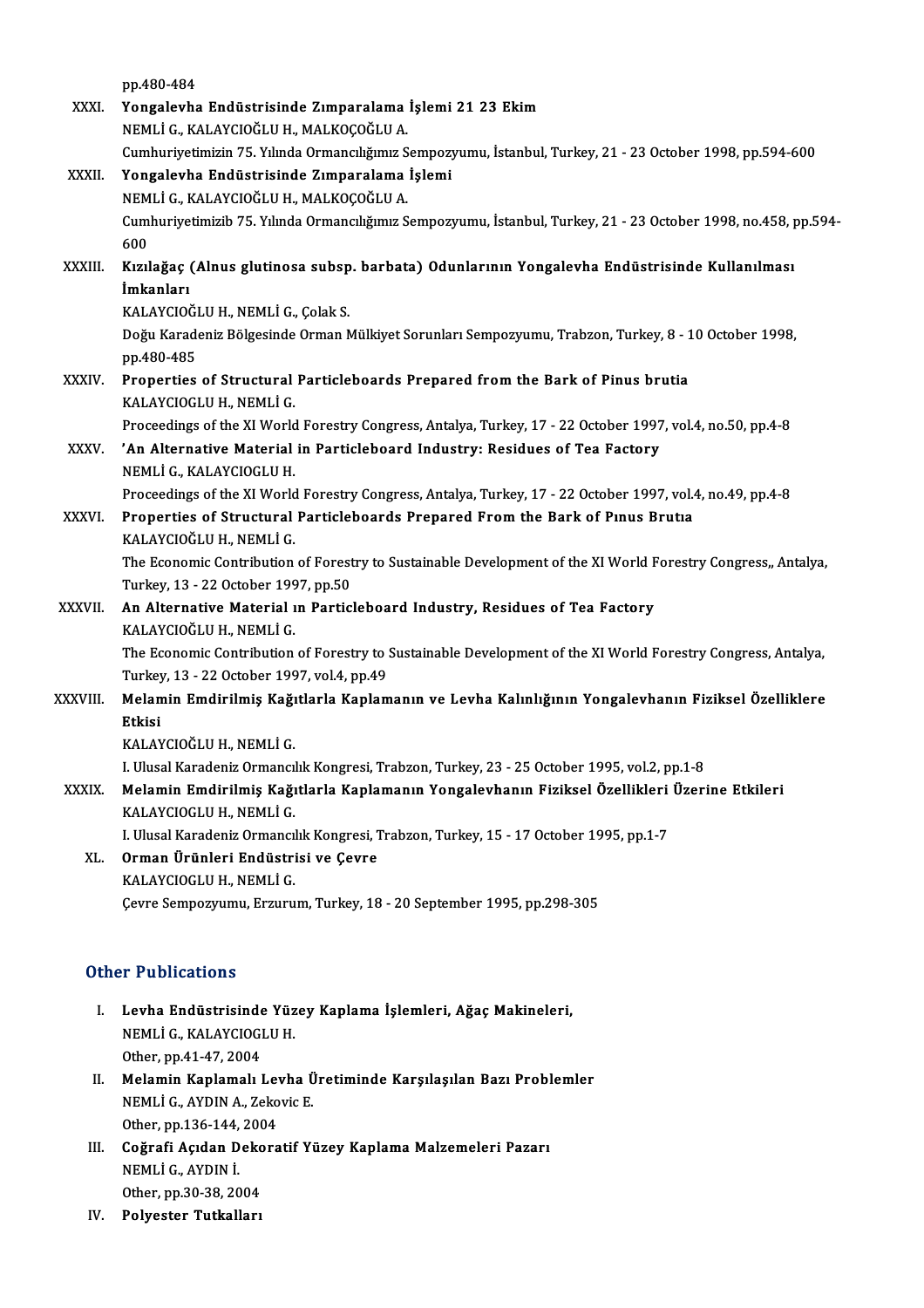NEMLİ G., Öztürk İ., AYDIN A.<br>Otber pr 244 252 2004 NEMLİ G., Öztürk İ., AYDII<br>Other, pp.244-252, 2004<br>Ouman Ününleri Endüa

- NEMLİ G., Öztürk İ., AYDIN A.<br>Other, pp.244-252, 2004<br>V. Orman Ürünleri Endüstrisinin Çevre Kirliliği Üzerine Etkileri<br>KALAYCIQCLU H. NEMLİ C Other, pp.244-252, 2004<br>Orman Ürünleri Endüstri<br>KALAYCIOGLU H., NEMLİ G.<br>Other nn 67.76, 2004 Orman Ürünleri End<br>KALAYCIOGLU H., NEM<br>Other, pp.67-76, 2004<br>Üre Fermaldebit Tut KALAYCIOGLU H., NEMLİ G.<br>Other, pp.67-76, 2004<br>VI. Üre Formaldehit Tutkalları<br>NEMLİ C. AYDIN A
- Other, pp.67-76, 200<br>Üre Formaldehit<br>NEMLİ G., AYDIN A.<br>Other pp.214, 220, 2 Üre Formaldehit Tutka<br>NEMLİ G., AYDIN A.<br>Other, pp.214-220, 2003<br>Ön Emnronyoli Vüzey l
- NEMLİ G., AYDIN A.<br>Other, pp.214-220, 2003<br>VII. Ön Emprenyeli Yüzey Kaplama Malzemeleri<br>NEMLİ C Other, pp.<br>**Ön Empr**<br>NEMLİ G.<br>Other pp. Ön Emprenyeli Yüze<br>NEMLİ G.<br>Other, pp.41-45, 2003<br>Melamin Yüzev Kanl NEMLİ G.<br>Other, pp.41-45, 2003<br>VIII. Melamin Yüzey Kaplama Malzemeleri
- NEMLİ G., AKBULUT T., Yıldız H., Zekovic E. Other,pp.58-68,2003
- NEMLİ G., AKBULUT T., Yıldız H., Zekovic E.<br>Other, pp.58-68, 2003<br>IX. Ağaç Levha Endüstrisinde Yüzey Kaplama İşlemleri İçin Malzeme Seçiminde ve Kullanımda Dikkat<br>Edilmesi Capakan Huquelar Other, pp.58-68, 2003<br>Ağaç Levha Endüstrisinde Y<br>Edilmesi Gereken Hususlar<br>NEMLİ.C Ağaç Lev<br>Edilmesi<br>NEMLİ G.<br>Otber nn Edilmesi Gereken Hususlar<br>NEMLİ G.<br>Other, pp.39-46, 2003

NEMLİ G.<br>Other, pp.39-46, 2003<br>X. Dekoratif Yüzey Kaplama Malzeme Kalitesini Etkileyen Bazı Faktörler<br>NEMLİ G Other, pp.<br>Dekorati<br>NEMLİ G.<br>Other nn Dekoratif Yüzey Kap<br>NEMLİ G.<br>Other, pp.16-24, 2002<br>Absan Sanaviinde M

- NEMLİ G.<br>Other, pp.16-24, 2002<br>XI. Ahşap Sanayiinde Melamin Formaldehit ve Melamin/Üre Formaldehit Yapıştırıcılarının Kullanımı Other, pp.16-24, 2002<br>Ahşap Sanayiinde Melamin Formaldehit<br>ÇOLAKOĞLU G., AYDIN İ., NEMLİ G., ÇOLAK S.<br>Other nn 120, 129, 2002 Ahşap Sanayiinde Mela<br>ÇOLAKOĞLU G., AYDIN İ.,<br>Other, pp.130-138, 2002<br>Laminat Endüstrisinde COLAKOĞLU G., AYDIN İ., NEMLİ G., ÇOLAK S.<br>Other, pp.130-138, 2002<br>XII. Laminat Endüstrisinde Üre ve Melamin Formaldehit Tutkalları<br>NEMLİ G. COLAK S
- Other, pp.130-138, 2002<br>Laminat Endüstrisind<br>NEMLİ G., ÇOLAK S.<br>Other, pp.46-48, 2002 Laminat Endüstrisin<br>NEMLİ G., ÇOLAK S.<br>Other, pp.46-48, 2002<br>Laminasyon Vöntom NEMLİ G., ÇOLAK S.<br>Other, pp.46-48, 2002<br>XIII. Laminasyon Yöntemleri<br>NEMLL G. ÖZDEMİR T
- NEMLİ G., ÖZDEMİR T.<br>Other, pp.225-232, 2002 Laminasyon Yöntemler<br>NEMLİ G., ÖZDEMİR T.<br>Other, pp.225-232, 2002<br>Ağas larka Endüstrisi:
- XIV. Ağaç levha Endüstrisinde Formaldehid Emisyonu ve Azaltıcı Yöntemler' ÇOLAK S., NEMLİ G. Ağaç levha Endüstri<br>ÇOLAK S., NEMLİ G.<br>Other, pp.18-24, 2001<br>Laminat Endüstricin COLAK S., NEMLİ G.<br>Other, pp.18-24, 2001<br>XV. Laminat Endüstrisinde Pres Plakaları'<br>NEMLİ C
- Other, pp.<br>Laminat<br>NEMLİ G.<br>Other nn Laminat Endüstrisinde<br>NEMLİ G.<br>Other, pp.146-150, 2001<br>Postforming İslamları 0ther, pp.146-150, 2001
- NEMLİ G.<br>Other, pp.146-150, 2001<br>XVI. Postforming İşlemleri<br>NEMLİ G. Lecture Note, pp.146-152, 2001
- XVII. Ağaç Levha Endüstrisinde Kağıt Folyolar Lecture Note, pp.146-152, 2<br><mark>Ağaç Levha Endüstrisind</mark><br>NEMLİ G., KALAYCIOĞLU H.<br>Otber np.149, 150, 2000 Ağaç Levha Endüstrisi<br>NEMLİ G., KALAYCIOĞLU<br>Other, pp.148-150, 2000<br>Yonga Lavha Taknalai NEMLİ G., KALAYCIOĞLU H.<br>Other, pp.148-150, 2000<br>XVIII. Yonga Levha Teknolojisi
- Other, pp.148-150, 2000<br>**Yonga Levha Teknolojisi**<br>NEMLİ G., KALAYCIOGLU H.<br>Other np.120, 126, 2000 Yonga Levha Teknoloj<br>NEMLİ G., KALAYCIOGLU<br>Other, pp.120-126, 2000<br>Yongalayba Endüstrisi NEMLİ G., KALAYCIOGLU H.<br>Other, pp.120-126, 2000<br>XIX. Yongalevha Endüstrisinde Kenar Kaplama Malzemeleri
- Other, pp.120-126, 2000<br>**Yongalevha Endüstrisind**<br>NEMLİ G., KALAYCIOGLU H.<br>Other nn 8.10, 1999 Yongalevha Endüst<br>NEMLİ G., KALAYCIO<br>Other, pp.8-10, 1999<br>Yongalevha Endüst NEMLİ G., KALAYCIOGLU H.<br>Other, pp.8-10, 1999<br>XX. Yongalevha Endüstrisinde Sıvı Yüzey İşlemleri<br>KALAYCIOCLU H. NEMLİ C
- Other, pp.8-10, 1999<br>**Yongalevha Endüstrisind<br>KALAYCIOGLU H., NEMLİ G.**<br>Other np.86.94, 1997 Yongalevha Endüst:<br>KALAYCIOGLU H., NEI<br>Other, pp.86-94, 1997